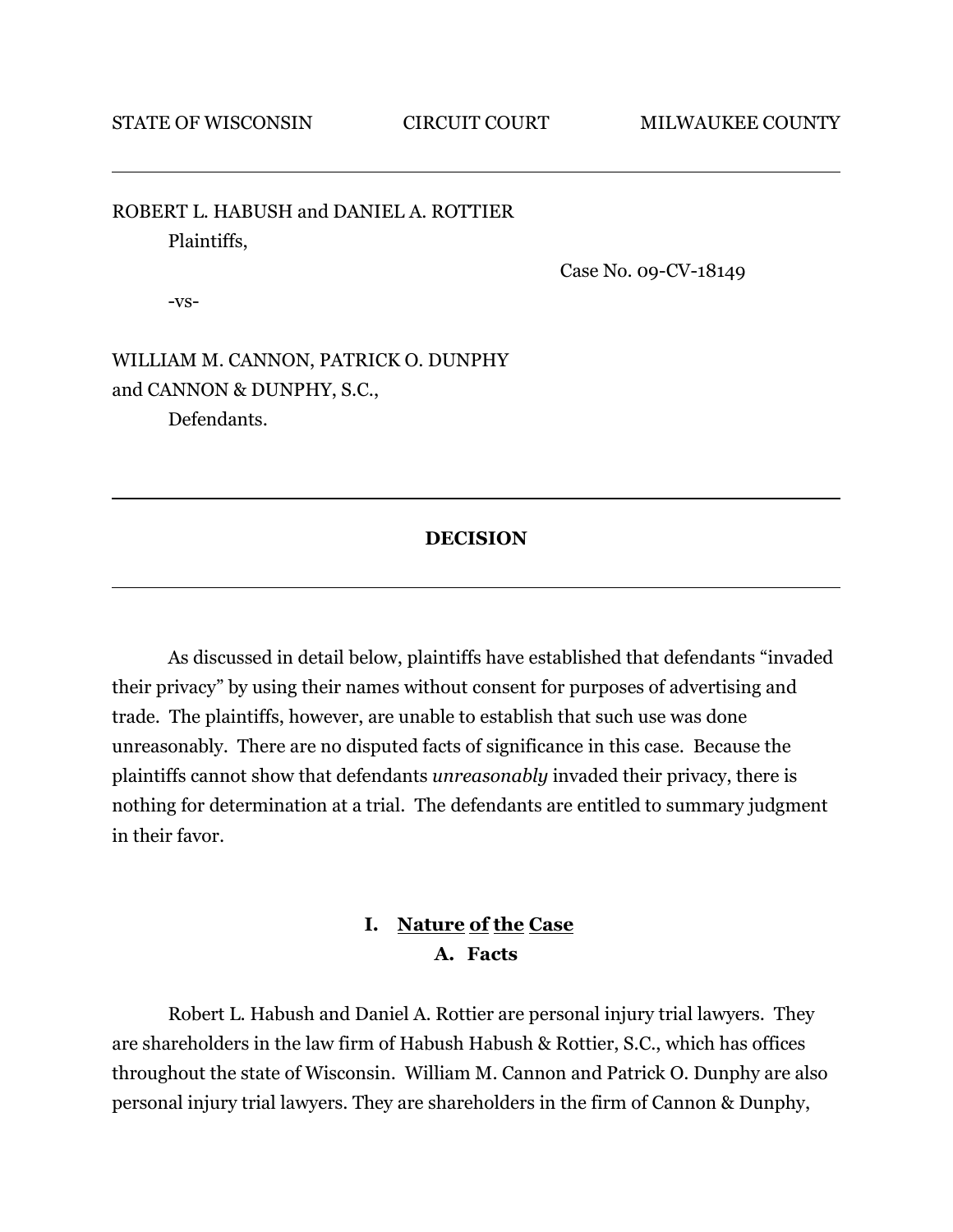S.C., which has its office in Brookfield, Wisconsin. Mr. Habush, Mr. Rottier, Mr. Cannon, and Mr. Dunphy are among the most highly-skilled and successful trial lawyers in Wisconsin's recent history.

Google, Yahoo!, and Bing are search engines that yield results for Internet searchers in at least three ways.

- ―Organic‖ results appear in response to a user's input of search terms based upon a proprietary algorithm.
- "Advertising" appears as a link or block ad in a column normally to the right of the organic search. Clicking on the ad will take the user to the advertiser's website.
- ―Sponsored links‖ appear above or within the organic results. Each sponsored link has the look and feel of an organic result with slight background shading and the unobtrusive appearance of the small-text words: "sponsored link," "sponsored result," or "ad."

Beginning in 2009, defendant Cannon & Dunphy, S.C. contracted with Google, Yahoo!, and Bing for a sponsored link to their law firm website to appear as the very first result, *above* organic results, in response to any user's input of certain search terms. Specifically, it purchased from Google the right to have the Cannon & Dunphy, S.C. link appear whenever the user would type either the word "Habush" or the word "Rottier" into the search engine.<sup>1</sup> Cannon & Dunphy, S.C. made similar arrangements with Yahoo! and Bing.

The link that appears first in response to a search for the word "Habush" or the word "Rottier" is a link to the Cannon & Dunphy, S.C. website. Therefore, it might appear to an unsophisticated user that the Cannon & Dunphy, S.C. link is among the most relevant responses to a search for "Habush" or "Rottier."<sup>2</sup>

 $^1$  The search engines do not distinguish if the entry is in any combination of upper or lower case letters. Throughout this decision, the words will be capitalized.

 $^2\,$  The first two web screenshots included in this decision were captured and supplied by the parties in 2010. The clarity and saturation have been enhanced using Adobe Photoshop so as to accurately print on plain paper what normally appears on an Internet searcher's computer screen. The "pages similar" screen was retrieved in May, 2011, and has been similarly enhanced.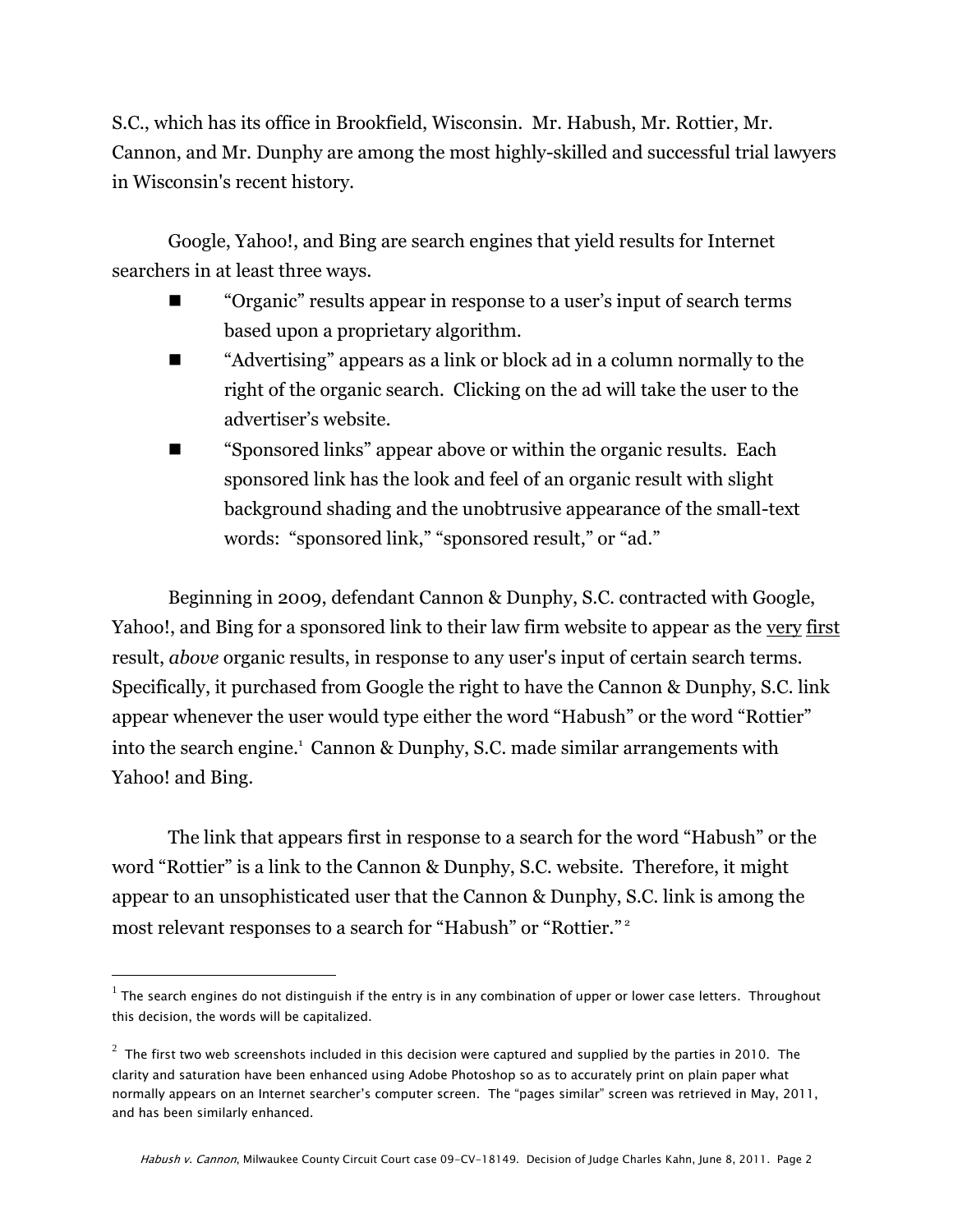| Google<br>habush                                                                                                                                                                                                                                                                                                                                                                                                                                                                                                                                                              |                                                                                                                                                                                                                                    | <b>Advanced Search</b><br>Search                           |                |  |
|-------------------------------------------------------------------------------------------------------------------------------------------------------------------------------------------------------------------------------------------------------------------------------------------------------------------------------------------------------------------------------------------------------------------------------------------------------------------------------------------------------------------------------------------------------------------------------|------------------------------------------------------------------------------------------------------------------------------------------------------------------------------------------------------------------------------------|------------------------------------------------------------|----------------|--|
| Show options<br>Web                                                                                                                                                                                                                                                                                                                                                                                                                                                                                                                                                           |                                                                                                                                                                                                                                    | Results 1 - 10 of about 536,000 for habush. (0.30 seconds) |                |  |
| CD Cannon & Dunphy S.C.<br>www.Cannon-Dunphy.com Board certified trial attorneys with a reputation for winning.<br>Show map of 595 N Barker Rd, Brookfield, WI                                                                                                                                                                                                                                                                                                                                                                                                                |                                                                                                                                                                                                                                    |                                                            | Sponsored Link |  |
| $(32)$ $\frac{6}{5}$<br><b>N Lincoln Memoriar Dy</b><br>$\omega$<br>œ<br>F Mason St<br>Art Museum Dr<br>Pfister Hotel<br>$\Omega$<br>Milwaukee<br>п<br><b><i>Ailwaukee</i></b><br><b>S</b> US Bank<br>[18] E Michigan St<br>$\sqrt{18}$<br>Michigan St<br>E Clybourn St<br>Map data @2010 Google<br>@2010 Sqoglest Fwy<br>Milwaukee Personal Injury Lawyer, Milwaukee Personal Injury<br>Milwaukee personal injury lawyers, Habush Habush & Rottier, handle a wide variety of<br>personal injury cases such as motor vehicle accidents.<br>www.habush.com/ - Cached - Similar | <b>Habush Habush &amp; Rottier SC</b><br>www.habush.com<br>777 East Wisconsin Avenue<br>Milwaukee, WI 53202-5381<br>(414) 271-0900<br>Get directions - Is this accurate?<br><b>Bus: Wisconsin &amp; Cass</b><br>More information » |                                                            |                |  |
| <b>Attorneys</b>                                                                                                                                                                                                                                                                                                                                                                                                                                                                                                                                                              | <b>Medical Malpractice Cases</b><br>Firm overview                                                                                                                                                                                  |                                                            |                |  |

Get to know the Wisconsin personal injury attorneys of Habush Habush & Rottier SC. www.habush.com/attorneys/ - Cached - Similar

## **Nature of the Case B. Statute at Issue**

In Wisconsin, as well as most other jurisdictions in the United States, the law offers protection for the "good name" of any living person. This legal protection is often referred to as the "right of publicity." This right gives a person legal control over the use of his or her name or image for commercial purposes.

Wisconsin's right of publicity is codified within a statute relating to invasions of privacy. In Wisconsin it is an "invasion of privacy" to violate a person's right of publicity.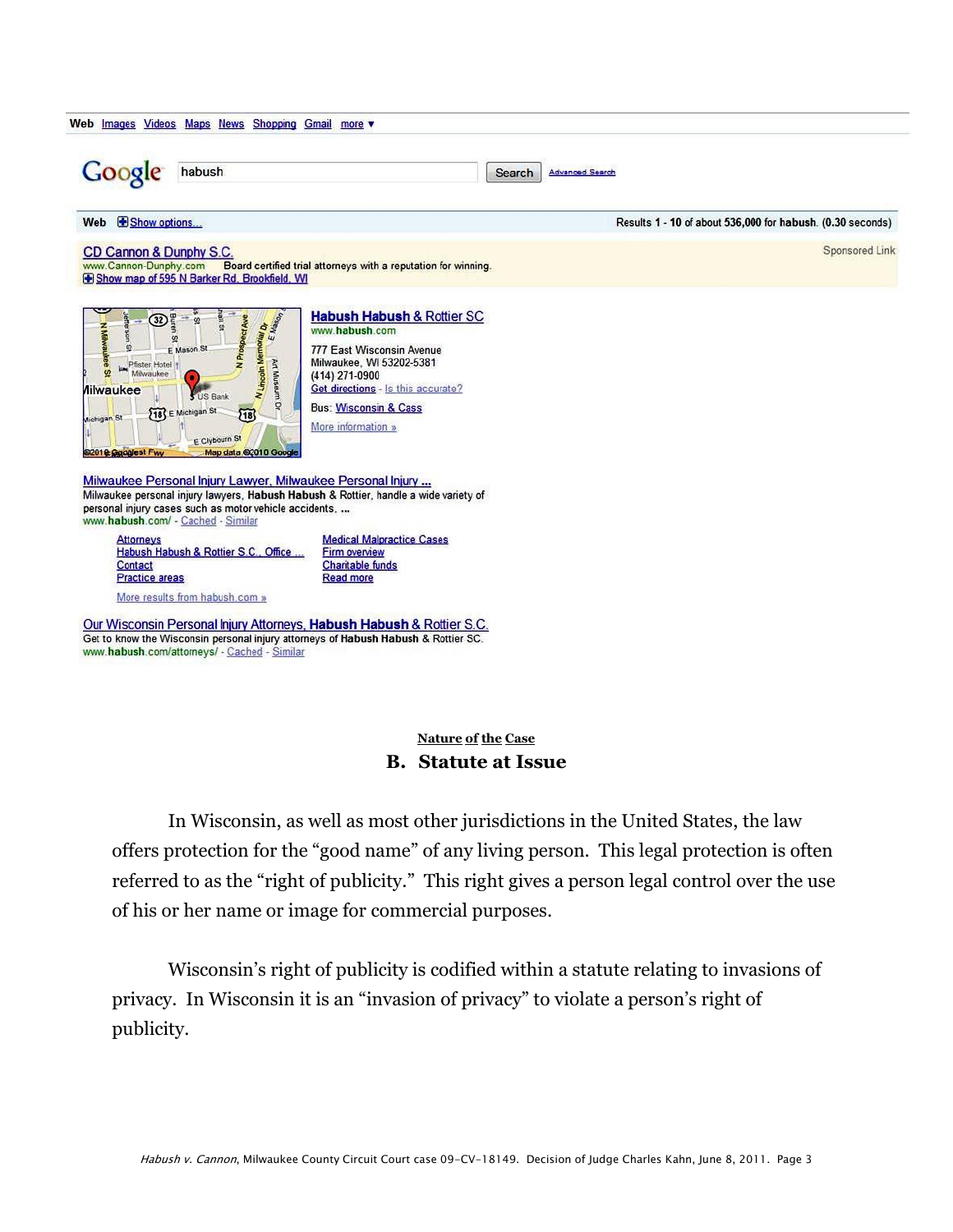Specifically,  $\S 995.50(2)(b)$  defines "invasion of privacy" to include the following: The use, for advertising purposes or for purposes of trade, of the name . . . of any living person, without having first obtained the written consent of the person . . . .

Wis. Stat. § 995.50(1), also provides that:

One whose privacy is unreasonably invaded is entitled to . . . [e]quitable relief to prevent and restrain such invasion . . . .

The Wisconsin Supreme Court has distinguished the right of publicity from other privacy rights as follows:

A cause of action for the appropriation of a person's name for trade purposes is different in nature from other privacy torts . . . . The appropriation cause of action protects not merely the right to be let alone but, rather, protects primarily the property rights in the publicity value of aspects of a person's identity.

. . . .

 $\overline{a}$ 

The appropriation tort . . . protects primarily the property interest in the publicity value of one's name.

*Hirsch v. S.C. Johnson & Son, Inc*., 90 Wis.2d 379, 383, 387 (1979).

#### **Nature of the Case C. Relief Sought**

Robert L. Habush and Daniel A. Rottier have each carefully cultivated their good names over decades in the practice of law in Wisconsin. Through excellence in advocacy, extensive and respectable advertising, and substantial charitable giving of time and money, each has earned highly favorable name recognition throughout the state. Under Wisconsin law, each has a "property interest in the publicity value of [his] name.‖ *Hirsch v. S.C. Johnson & Son, Inc*., 90 Wis.2d 379, 383, 387 (1979*)*.

Robert L. Habush and Daniel A. Rottier<sup>3</sup> brought this lawsuit against Cannon & Dunphy, S.C., William M. Cannon, and Patrick O. Dunphy, seeking an injunction under Wis. Stat. § 995.50, to prevent the continued use of the sponsored links described above.

 $^3$  The law firm of Habush Habush & Rottier, S.C. was initially also a plaintiff. It was dismissed in a prior ruling of this court.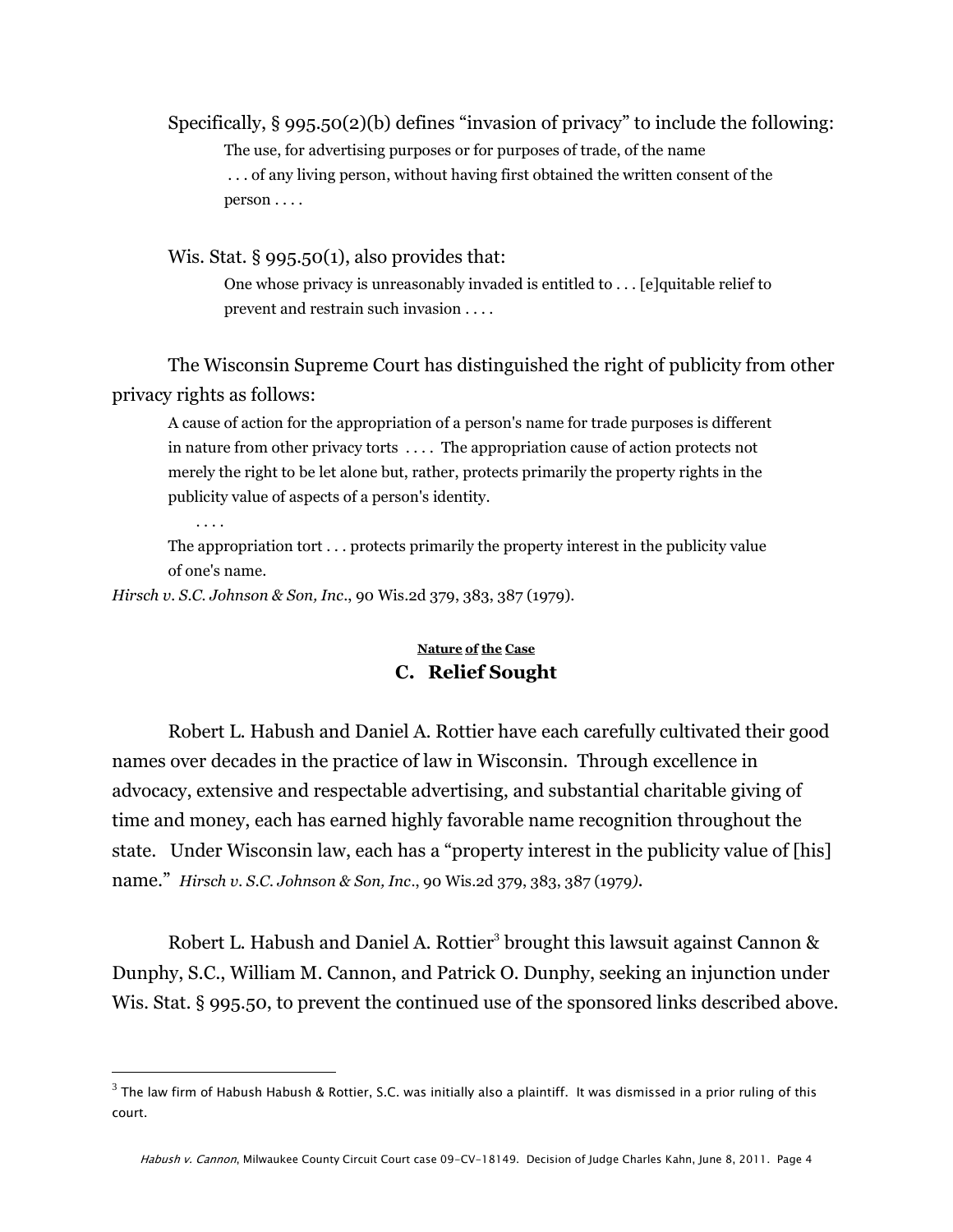Plaintiffs seek a permanent injunction prohibiting defendants from using their names as keywords for Internet searches.

Defendants have responded by asserting that the elements necessary to create a cause of action under Wis. Stat. § 995.50 are not met by the conduct the plaintiffs seek to restrain. Additionally, defendants set forth affirmative defenses that:

1) their conduct is protected by the freedom of speech provisions of the First Amendment to the Constitution of the United States; and

2) because the plaintiffs participate in similar conduct with respect to different search engines, they are not entitled to injunctive relief from a court.<sup>4</sup>

### **Nature of the Case D. Status of the Case**

The parties agree that there is no need for trial because there is no genuine dispute as to any material fact. Each side asserts an entitlement to summary judgment in its favor.

This decision will first address defendants' affirmative defenses, followed by the elements of the plaintiffs' statutory claim. In developing this document, this judge has benefitted greatly by the thorough and excellent advocacy from attorneys on both sides and by the incalculable assistance of law clerks Lauren Jankowski, Jill Juedes, and Lindsey Larson.

# **II. Analysis of Issues A. Affirmative Defenses 1. First Amendment Protection**

Initially, defendants assert that plaintiffs cannot receive the relief they seek regardless of whether or not they violated plaintiffs' rights under the statute at issue. First, defendants argue that their use of search engine sponsored links is protected by

 $^4\,$  In their answer, defendants asserted several affirmative defenses. This decision deals only with those argued in defendants' motion for summary judgment.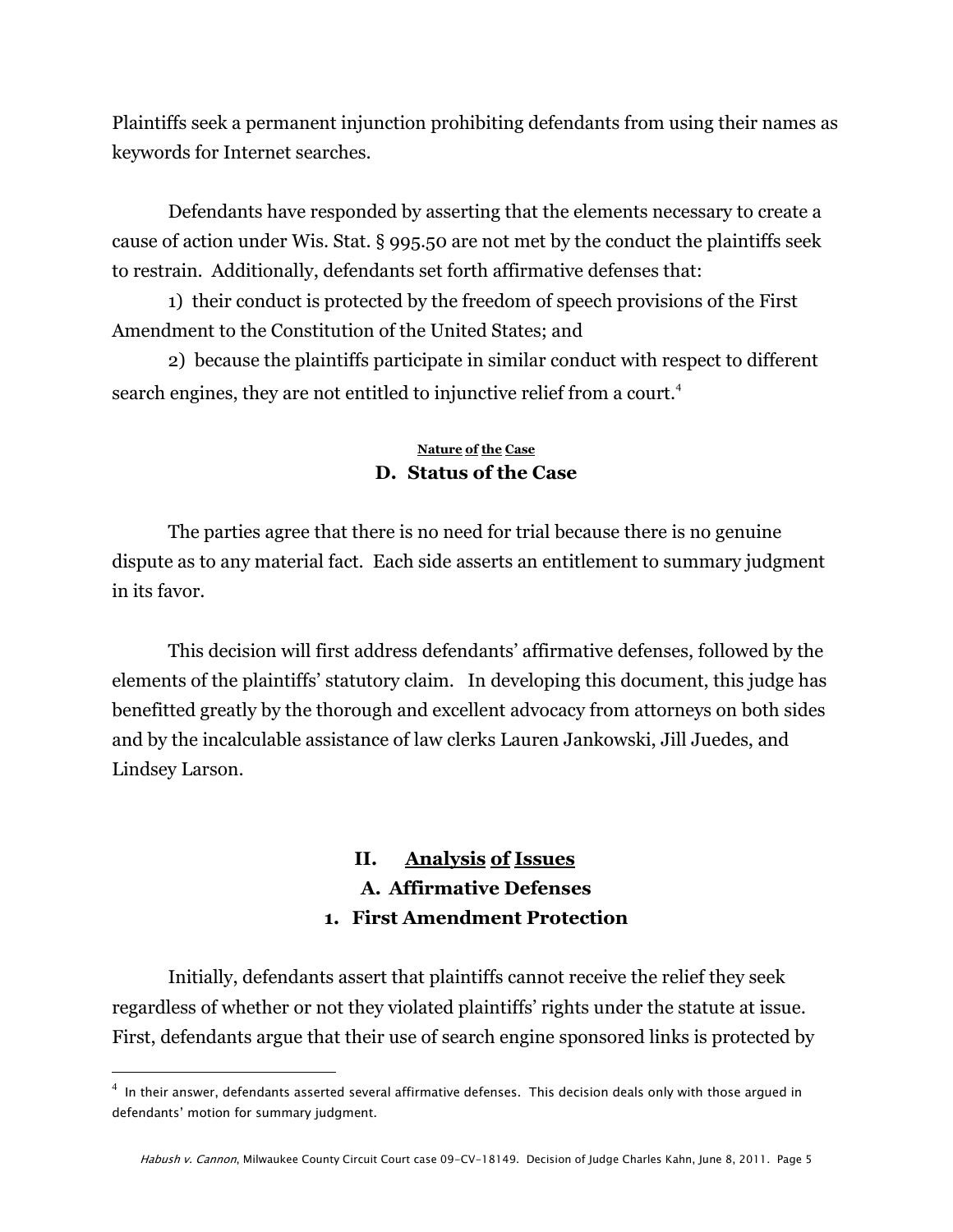the First Amendment of the U.S. Constitution. Second, they assert plaintiffs have engaged in the very same conduct, and therefore equitable relief is barred under the doctrine of "unclean hands."

The First Amendment of the U.S. Constitution says "Congress shall make no law.  $\ldots$  abridging the freedom of speech  $\ldots$ ." The defendants argue that the First Amendment protects their right to purchase the top result (as a sponsored link) to a search of the name "Habush" or "Rottier." The argument fails because the use of a computerized system to sequence search results is not speech. Plaintiffs take no issue with the message or content of the text of defendants' sponsored link. Nor do plaintiffs object to anything on defendants' website. This lawsuit involves the hidden process which causes the link to appear at all. That process is content neutral. It is not information; nor is it a message of any sort. It is not speech, commercial or otherwise. Therefore, it is not subject to the protection of the First Amendment.

Because defendants' conduct is not speech, plaintiffs' cause of action does not impair or restrict the defendants' First Amendment rights. Therefore, defendants' cannot use the First Amendment to protect them from this lawsuit. As a matter of law, this defense fails.

#### **Analysis of Issues Affirmative Defenses 2.** ―**Unclean Hands"**

Defendants next assert that plaintiffs' claim must be denied under the principle of law that no party is entitled to injunctive relief to halt another from conduct in which the party seeking relief itself intentionally engages. They argue that plaintiffs engaged in conduct so similar to what they seek to enjoin that their claim should be summarily denied.

Defendants point to [www.yellowpages.com,](http://www.yellowpages.com/) [www.AnyWho.com,](http://www.anywho.com/) and 411.yellowpages.com, where a Habush firm block ad appeared in response to a search using the name of any prominent Milwaukee personal injury attorney.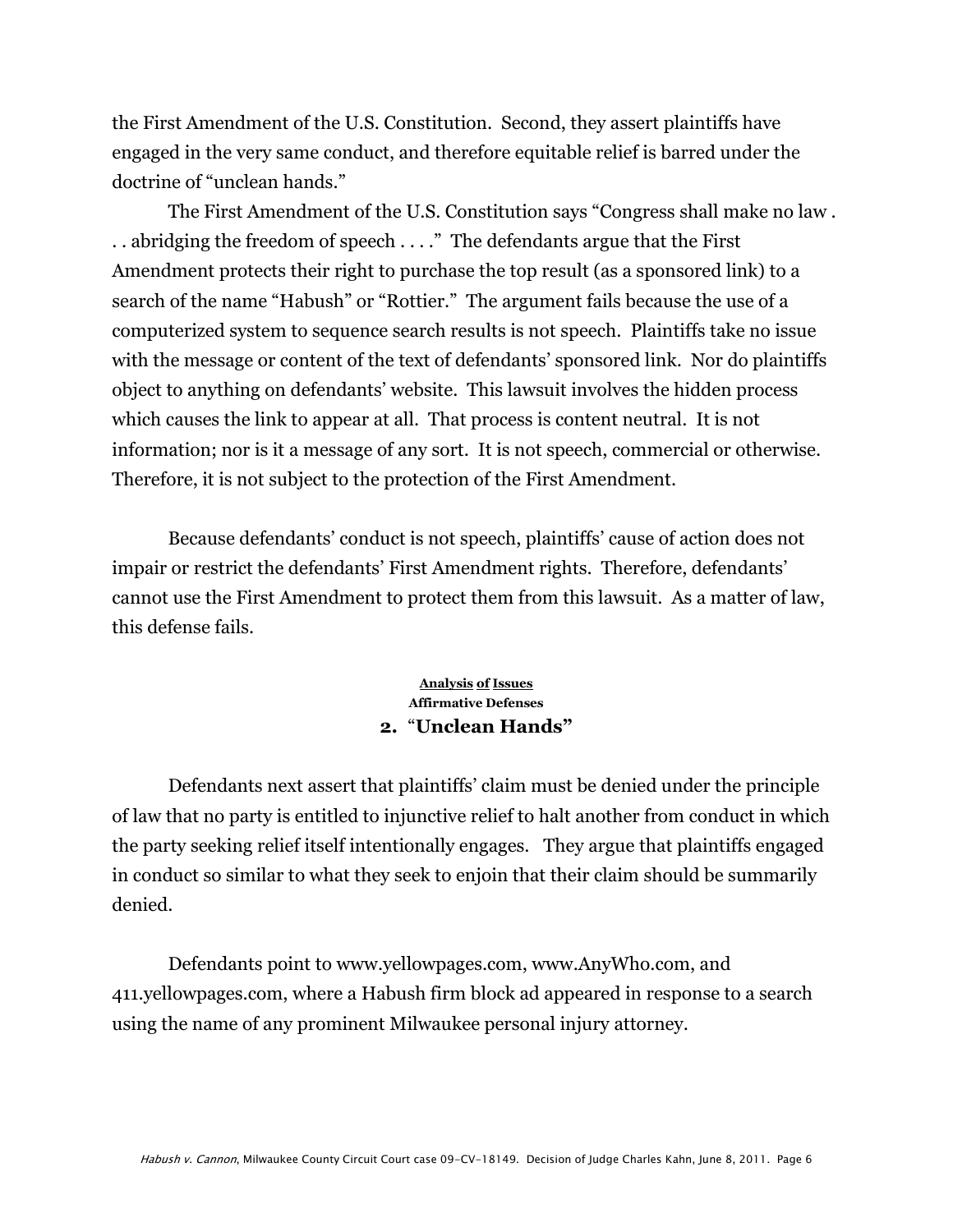As the screenshot below demonstrates, one searching for the name "Cannon," "Dunphy," or "Cannon & Dunphy" would see the rectangular 'tile' ad and link for the Habush firm along the right border of the page opposite the generic result and link for ―William Cannon.‖

| YELLOWPAGES.COM®                                              |                                                                                             |                          | Sign In                                           | Visit Our Beta Labs<br>Register                                            |
|---------------------------------------------------------------|---------------------------------------------------------------------------------------------|--------------------------|---------------------------------------------------|----------------------------------------------------------------------------|
| <b>FIND A BUSINESS</b><br><b>FIND A PERSON</b>                | <b>MAPS &amp; DIRECTIONS</b>                                                                | <b>MOBILE &amp; MORE</b> | <b>MY YELLOWPAGES.COM</b>                         | <b>ADVERTISE WITH US</b>                                                   |
| Standard  <br><b>Distance</b><br><b>Phone Number</b>          |                                                                                             |                          |                                                   |                                                                            |
| <b>FIND:</b>                                                  | <b>LOCATION:</b>                                                                            |                          |                                                   |                                                                            |
| cannon & dunphy                                               | Milwaukee, WI                                                                               |                          | Q FIND                                            | Save this Search                                                           |
| Business Name or Category                                     | City, State, ZIP Code or Neighborhood                                                       |                          |                                                   | <b>16 Local Yellow Pages</b>                                               |
| cannon & dunphy in Milwaukee, WI<br><b>REFINE YOUR SEARCH</b> | 1-4 of 4 businesses                                                                         | <b>SORT BY:</b>          | Standard v<br>Distance A-Z                        | <b>Map Search Results</b><br><b>CATEGORY-RELATED</b><br><b>ADVERTISERS</b> |
| <b>NARROW</b> By Category<br>$\checkmark$                     | Cannon & Dunphy                                                                             |                          | Be the first to review!<br>Rate it   Read Reviews | Habush Habush & Rottier,                                                   |
| All                                                           | 595 N Barker Rd<br>Brookfield, WI 53045 Map                                                 |                          | Improve this listing                              | S.C.                                                                       |
| * Attorneys (3)                                               | (262) 782-2700                                                                              |                          |                                                   | <b>John Hobech &amp; Rattiers</b>                                          |
| * Legal Service Plans (1)                                     | Visit Web Site                                                                              |                          |                                                   | 777 E Wisconsin Ave Suite                                                  |
| <b>EXPAND OR NARROW RESULTS</b>                               | More Info: In Business Since                                                                |                          |                                                   | 2300                                                                       |
| Local 1 2 3 4                                                 | Email & Share >   Map It   Get Directions   Search Nearby   Save This Listing   Save a Note |                          |                                                   | Milwaukee, WI 53202<br>(866) 319-6133<br>More Info   Web Site              |

Defendants argue that no party has the right to a court order restraining another from conduct in which the party itself also engages. They rely on the common law principle that a party with "unclean hands" may not obtain an injunction to prevent what the party itself already does. They cite published decisions from several courts. The case of Stokely-Van Camp, Inc. v. [Coca-Cola Co.](http://web2.westlaw.com/find/default.wl?returnto=BusinessNameReturnTo&docname=CIK(0000021344)&rp=%2ffind%2fdefault.wl&sv=Split&rs=WLW11.01&db=BC-COMPANYSRBD&findtype=l&fn=_top&mt=89&vr=2.0&lvbp=T), 646 F. Supp. 2d 510 (S.D.N.Y. 2009), is illustrative. That lawsuit was brought by the maker of Gatorade (SVC) against the maker of Powerade (Coca-Cola).

SVC complains about Coca-Cola's claims regarding the presence of calcium and magnesium in Powerade ION4, but it has made virtually identical claims about calcium and magnesium in its own Gatorade Endurance Formula. Courts in this Circuit and elsewhere have routinely found that a plaintiff's misconduct relates to the subject matter of its claims where, as here, the plaintiff has engaged in the same kind of behavior that it challenges.

646 F. Supp. 2d at 533.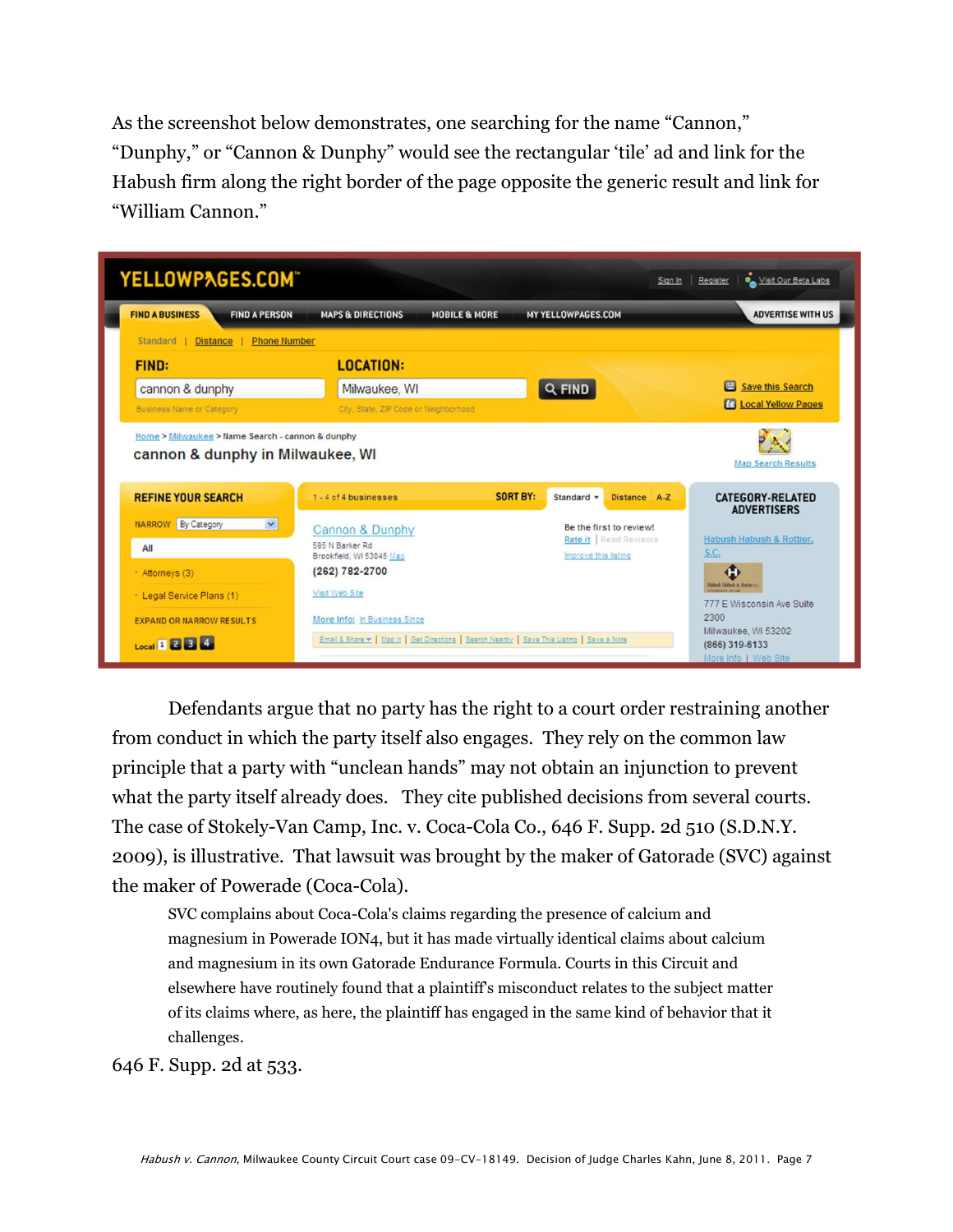#### The same decision also discussed earlier precedent:

In a similar case, the producer of Haagen-Dazs ice cream sought a preliminary injunction against a competitor, Frusen Gladje, whose packaging allegedly was "intended to deceive the public into believing that their product is made and/or sold in Sweden" when in fact it was produced in the United States. *[Haagen-Dazs v. Frusen Gladje](http://web2.westlaw.com/find/default.wl?referencepositiontype=S&serialnum=1980325003&referenceposition=75&rp=%2ffind%2fdefault.wl&sv=Split&rs=WLW11.01&db=345&tf=-1&findtype=Y&fn=_top&mt=89&vr=2.0&pbc=0F011A7C&tc=-1&ordoc=2019541823)*, 493 F. Supp. 73, 75- [76 \(S.D.N.Y.1980\).](http://web2.westlaw.com/find/default.wl?referencepositiontype=S&serialnum=1980325003&referenceposition=75&rp=%2ffind%2fdefault.wl&sv=Split&rs=WLW11.01&db=345&tf=-1&findtype=Y&fn=_top&mt=89&vr=2.0&pbc=0F011A7C&tc=-1&ordoc=2019541823) But Haagen-Dazs itself engaged in the same alleged misconduct: although Haagen-Dazs's name suggested its ice cream was Scandinavian in origin, its ice cream was produced in the United States. The court held that Haagen-Dazs was "guilty of the same deceptive trade practices of which it accuses defendants," and concluded that "since plaintiff's hands are similarly unclean, they may not secure equitable relief  $\dots$ ." [Id. at 76.](http://web2.westlaw.com/find/default.wl?serialnum=1980325003&tc=-1&rp=%2ffind%2fdefault.wl&sv=Split&rs=WLW11.01&tf=-1&findtype=Y&fn=_top&mt=89&vr=2.0&pbc=0F011A7C&ordoc=2019541823) See also *Procter & [Gamble Co. v. Ultreo, Inc](http://web2.westlaw.com/find/default.wl?referencepositiontype=S&serialnum=2016899793&referenceposition=354&rp=%2ffind%2fdefault.wl&sv=Split&rs=WLW11.01&db=4637&tf=-1&findtype=Y&fn=_top&mt=89&vr=2.0&pbc=0F011A7C&tc=-1&ordoc=2019541823)*., 574 F. Supp. 2d 339, 354-56 [\(S.D.N.Y.2008\)](http://web2.westlaw.com/find/default.wl?referencepositiontype=S&serialnum=2016899793&referenceposition=354&rp=%2ffind%2fdefault.wl&sv=Split&rs=WLW11.01&db=4637&tf=-1&findtype=Y&fn=_top&mt=89&vr=2.0&pbc=0F011A7C&tc=-1&ordoc=2019541823) (applying unclean hands doctrine where plaintiff had engaged in advertising virtually identical to the allegedly false advertising of defendant) . . . *Stokely-Van Camp, Inc*., 646 F. Supp. 2d at 533.

Thus, had Mr. Habush or Mr. Rottier used the same Internet strategy to drive searchers to a website as did defendants, they would have "unclean hands" and lose their right to relief from this court.

The undisputed facts defeat the claim of unclean hands. Plaintiffs have filled in the details behind the Anywho, Yellowpages, and 411search results: They never requested the website tile ads. The ads were offered by the publisher as a free "throw-in" for renewal of the firm's purchase of the full back cover of the printed Yellow Pages directory. An employee of the Habush firm sent a copy of what the ad would look like to Robert Habush and he apparently approved the layout. He understood this to be a subject-based ad, not a name-search based ad. It was his understanding that the firm's tile ad may appear to a searcher seeking "Attorneys," "Accident & Property Damage Attorneys," or "Personal Injury Attorneys." The defendants do not dispute these facts.

Plaintiffs also point out that the publishers of [www.yellowpages.com,](http://www.yellowpages.com/) [www.AnyWho.com,](http://www.anywho.com/) and 411.yellowpages.com do not even offer to sell result-placement for searches on individual names. Instead, unbeknownst to the advertiser, the publisher (not the law firm) causes the tile ad to appear in response to any search of the name of specific attorneys who are listed in the category selected by the advertising purchaser.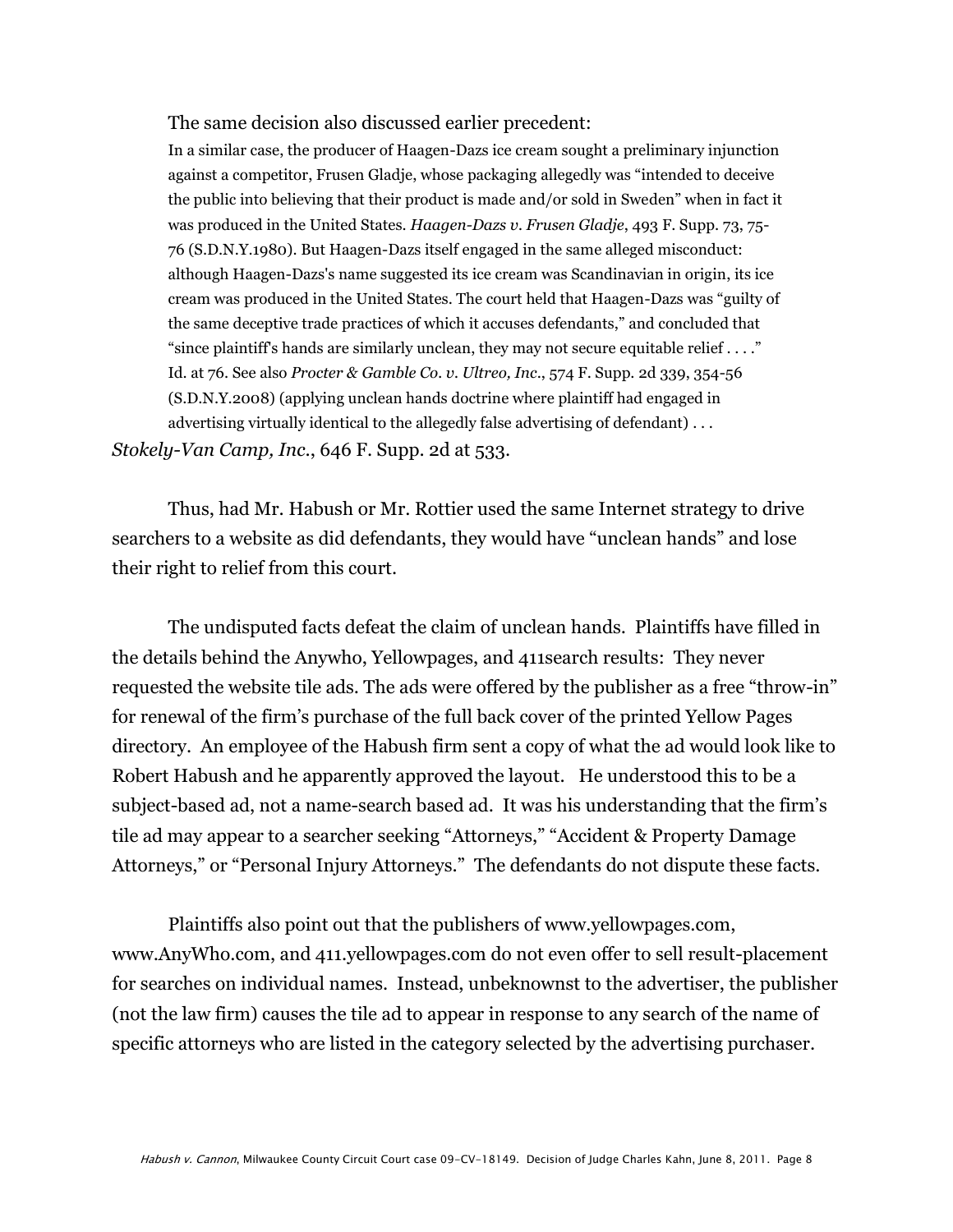After the Anywho.com and Yellowpages.com situation was brought to light in connection with this lawsuit, and well before the motions for summary judgment were filed, Robert Habush directed the publisher of these sites to cease the practices described above.

Plaintiffs cannot be held to have unclean hands when they never requested or even knew that their tile ad would appear in response to attorney name searches. Therefore, the defendants' "unclean hands" defense fails.

## **Analysis of Issues C. Elements of Plaintiffs' Claim**

Wisconsin Statutes section 995.50 allows any person whose "privacy is unreasonably invaded" to obtain an injunction "to prevent and restrain such invasion." To obtain such relief the plaintiff must prove two elements: 1) that his or her privacy was invaded; and 2) that the invasion of privacy was done "unreasonably." With respect to the statute's protection of one's "right of publicity," the term "invasion of privacy" is defined in Wis. Stat. § 955.50(2)(b) to include four components:

 The use, for advertising purposes or for purposes of trade, of the name . . . of any living person, without having first obtained the written consent of the person  $\dots$ <sup>5</sup>

 $<sup>5</sup>$  The entire statue is as follows:</sup>

<sup>995.50</sup> Right of privacy. (1) The right of privacy is recognized in this state. One whose privacy is unreasonably invaded is entitled to the following relief:

<sup>(</sup>a) Equitable relief to prevent and restrain such invasion, excluding prior restraint against constitutionally protected communication privately and through the public media;

<sup>(</sup>b) Compensatory damages based either on plaintiff's loss or defendant's unjust enrichment; and

<sup>(</sup>c) A reasonable amount for attorney fees.

<sup>(2)</sup> In this section, "invasion of privacy" means any of the following:

<sup>(</sup>a) Intrusion upon the privacy of another of a nature highly offensive to a reasonable person, in a place that a reasonable person would consider private or in a manner which is actionable for trespass.

<sup>(</sup>b) The use, for advertising purposes or for purposes of trade, of the name, portrait or picture of any living person, without having first obtained the written consent of the person or, if the person is a minor, of his or her parent or guardian.

<sup>(</sup>c) Publicity given to a matter concerning the private life of another, of a kind highly offensive to a reasonable person, if the defendant has acted either unreasonably or recklessly as to whether there was a legitimate public interest in the matter involved, or with actual knowledge that none existed. It is not an invasion of privacy to communicate any information available to the public as a matter of public record.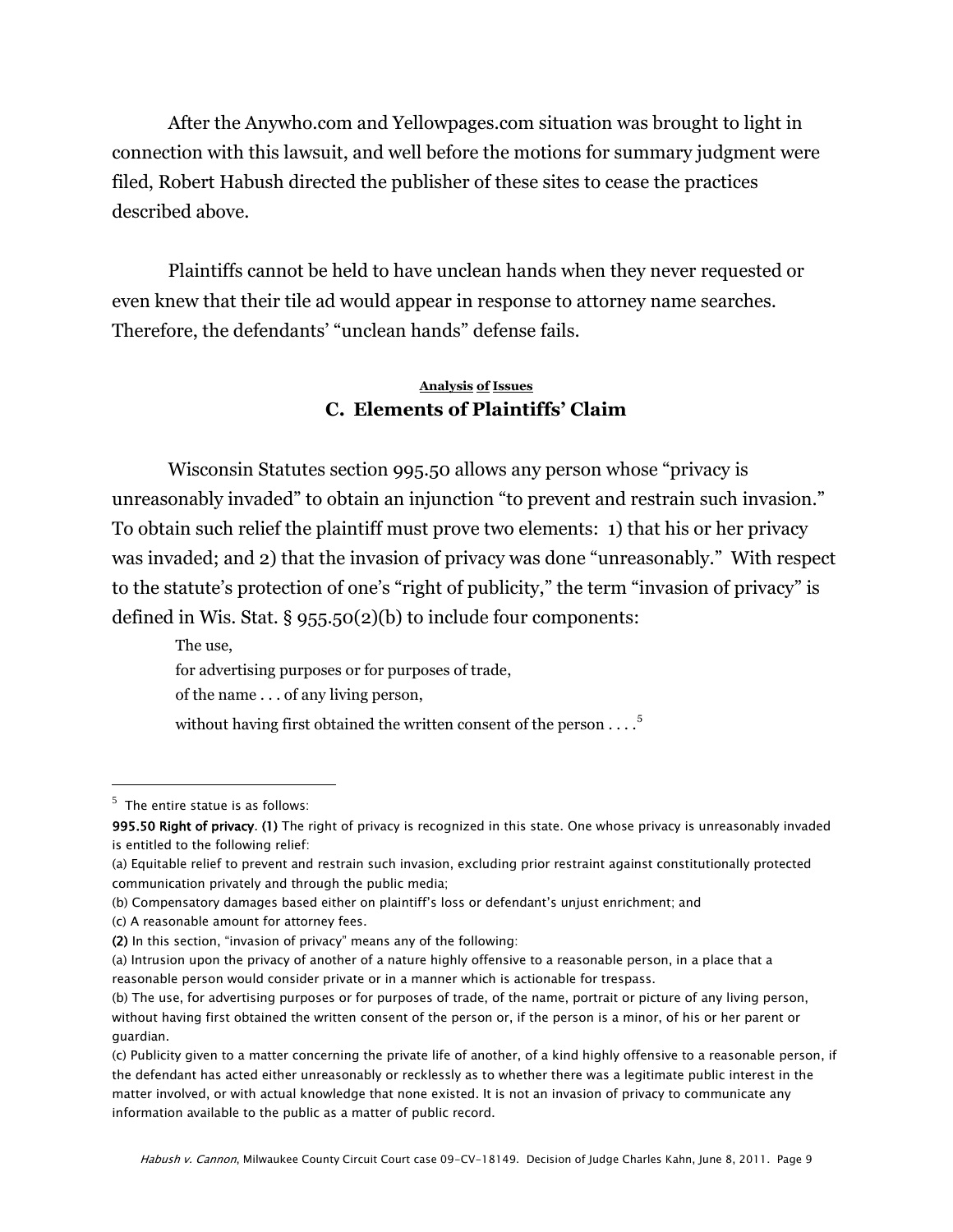If each of the four parts is proven, the defendants have invaded the privacy of the plaintiffs. If the defendants committed the invasion of privacy "unreasonably," the plaintiffs are entitled to relief under the statute.

## **Analysis of Issues Elements of Plaintiffs' Claim 1. Invasion of Privacy Components a) The Use . . .**

Defendants argue that their purchase of the words "Habush" and "Rottier" as Google, Yahoo!, and Bing search terms is not a "use" of plaintiffs' names.

Defendants paid money to the search engine companies to ensure that the link to the Cannon & Dunphy, S.C. website would be triggered by any searcher's entry of the words "Habush" or "Rottier." Defendants assert that, although they actually bid on these precise words, their utilization of these words to yield their results is not a "use" of them because, to the searcher, plaintiffs' names are hidden from view. The triggered top link in the search results is the link for Cannon & Dunphy, S.C. The text accompanying the link does not include either the name "Habush" or the name "Rottier." Upon clicking the link, a user would see the website of Cannon & Dunphy, S.C., which includes no reference whatsoever to the names "Habush" or "Rottier."

<sup>(</sup>d) Conduct that is prohibited under s. 942.09, regardless of whether there has been a criminal action related to the conduct, and regardless of the outcome of the criminal action, if there has been a criminal action related to the conduct.

<sup>(3)</sup> The right of privacy recognized in this section shall be interpreted in accordance with the developing common law of privacy, including defenses of absolute and qualified privilege, with due regard for maintaining freedom of communication, privately and through the public media.

<sup>(4)</sup> Compensatory damages are not limited to damages for pecuniary loss, but shall not be presumed in the absence of proof.

<sup>(6)</sup> (a) If judgment is entered in favor of the defendant in an action for invasion of privacy, the court shall determine if the action was frivolous. If the court determines that the action was frivolous, it shall award the defendant reasonable fees and costs relating to the defense of the action.

<sup>(</sup>b) In order to find an action for invasion of privacy to be frivolous under par. (a), the court must find either of the following:

<sup>1.</sup> The action was commenced in bad faith or for harassment purposes.

<sup>2.</sup> The action was devoid of arguable basis in law or equity.

<sup>(7)</sup> No action for invasion of privacy may be maintained under this section if the claim is based on an act which is permissible under ss. 196.63 or 968.27 to 968.37.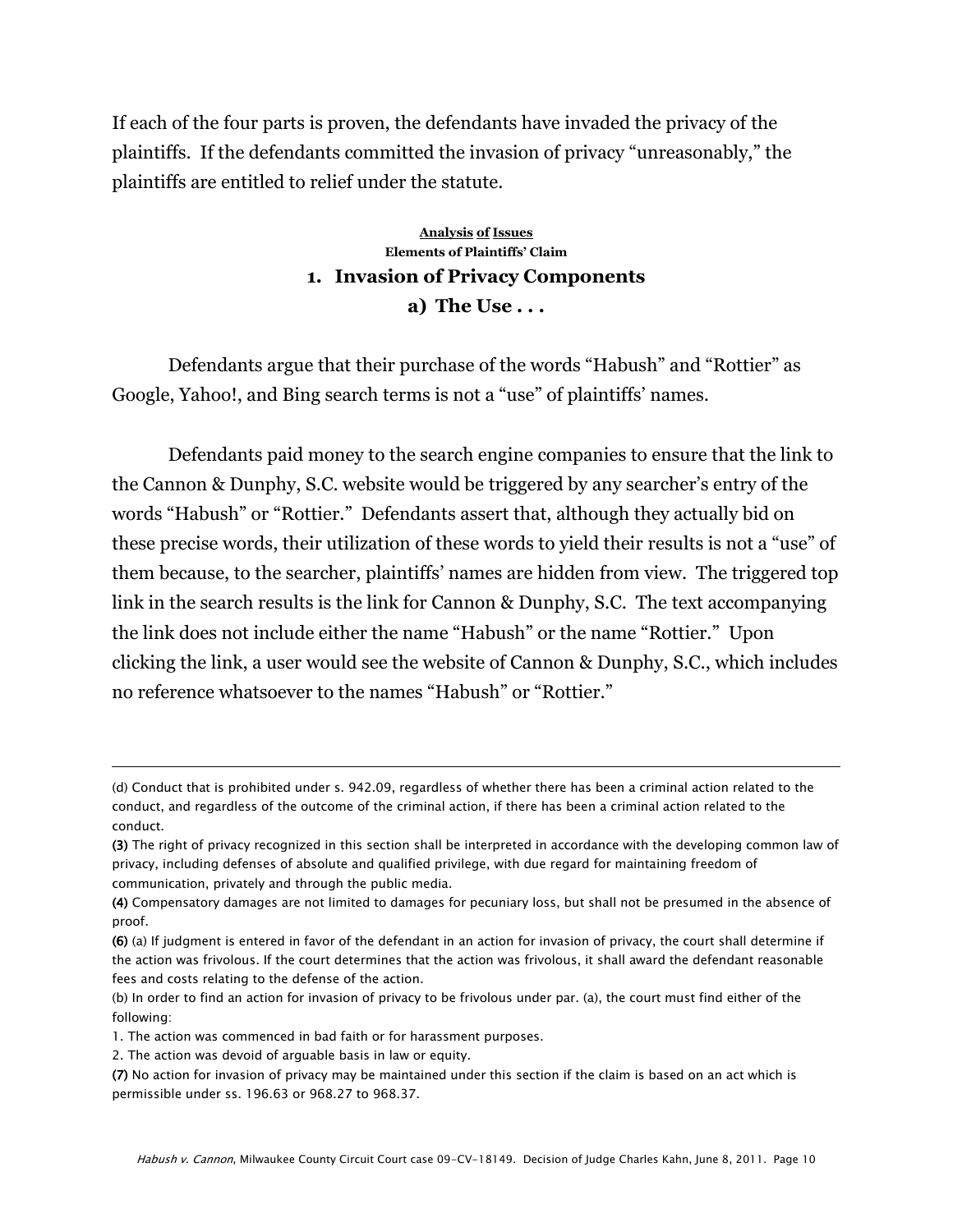It is defendants' position that it is a violation of the right of publicity only if the plaintiff's name was used "in or on" the defendant's product or ad. Their logic is that although a person has a protectable property interest in the use of his or her name, it is only the explicit open display of the name that constitutes "use."

This argument fails for two reasons. First, the simple, plain English meaning of the word "use" certainly includes the purchase of a name to trigger results from a computer algorithm. Second, even if the law required the open display of a plaintiff's name, the search terms "Habush" or "Rottier" appear openly in close proximity to the Cannon & Dunphy, S.C. link.

Appellate courts occasionally find deep meaning, not visible upon first glance, to ordinary English terms. Trial judges, however, are often reminded *not* to look beyond the plain meaning of words if the words of a statute or contract are clear. The utilization, employment, application, or exploitation of anything for any purpose constitutes "use."

Defendants specified to Google, Yahoo!, and Bing the names "Habush" and "Rottier" as search terms. Such specification is, by definition, a "use" of those names.

Defendants are correct that the names "Habush" or "Rottier" appear nowhere in the text of their sponsored link or their linked website. However, a Google, Yahoo!, or Bing user searching for results using words which include "Habush" or "Rottier" would certainly see one or both of the plaintiffs' names in close proximity to the Cannon & Dunphy, S.C. link. The searcher caused the name of a plaintiff to appear by including that name as a search term.

Defendants have guaranteed that their company name and website link will appear sandwiched between two instances of a plaintiff's name. Above the Cannon & Dunphy, S.C. link is a display of the search box with the searched term(s) in it. Below the Cannon & Dunphy, S.C. link are the organic search results, one of which is an organic results link for the Habush Habush & Rottier, S.C. website, including the actual name Habush or Rottier. Even if open display must take place for "use" to occur, open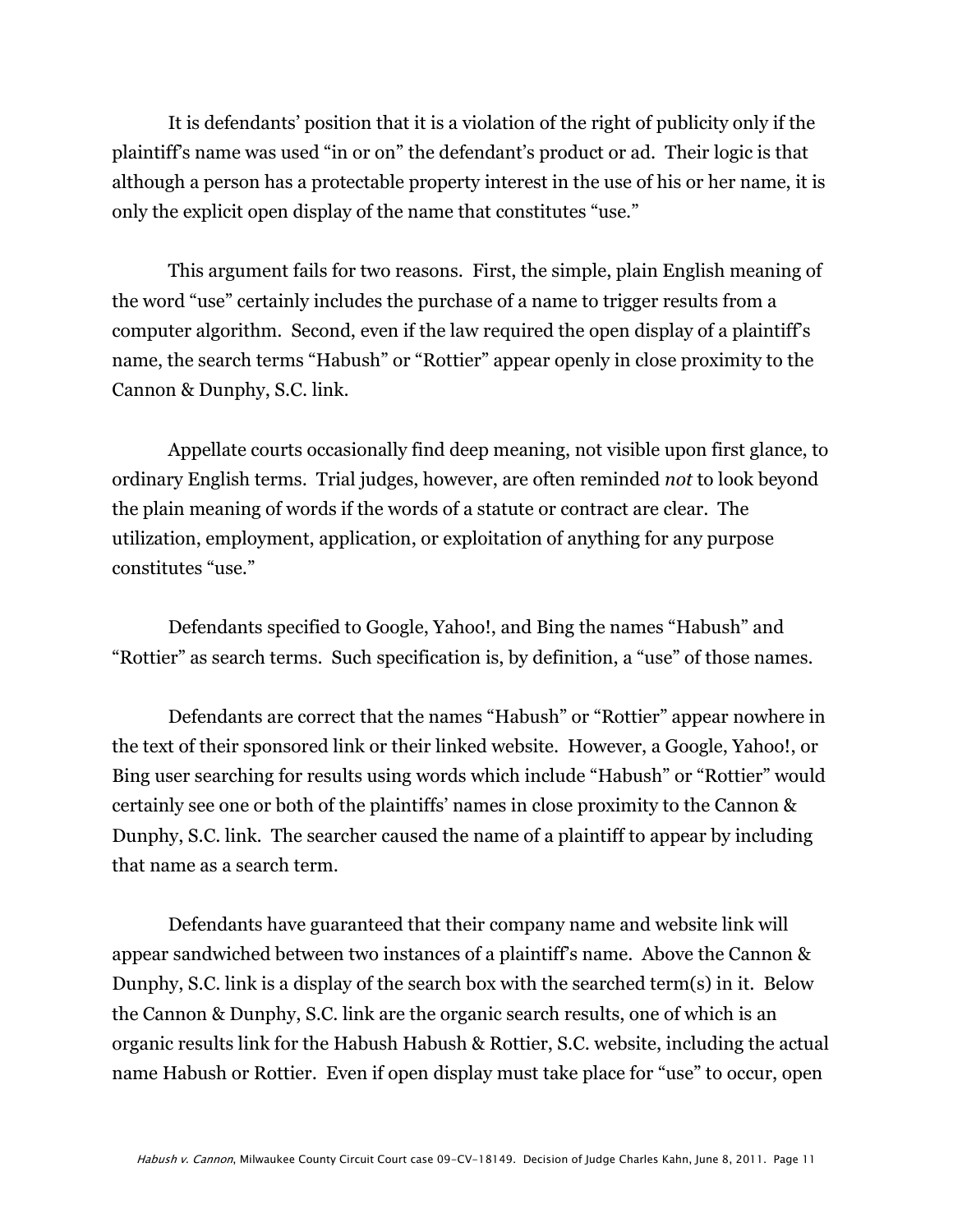display of plaintiffs' names actually occurs by virtue of the triggered link to defendants' firm.

The non-appearance of plaintiffs' names within the defendants' sponsored link itself is a factor for consideration in determining whether the use of plaintiffs' names by the defendants is *unreasonable* under the fifth element of plaintiffs' claim. However, as to the first component, there are no genuine issues of material fact. Defendants have "used" the names of each plaintiff as a matter of law.

#### **Analysis of Issues Elements of Plaintiffs' Claim Invasion of Privacy Components b) . . . for Advertising Purposes or for Purposes of Trade . . .**

Key in the word "Habush" to a search engine and a link will appear at the top of the search results for Cannon & Dunphy, S.C. From 2009 until recently in 2011, a similar result would appear in a Google or Bing search. $^6$  Defendants argue that the link does not use plaintiffs' names for advertising purposes. The text of the Yahoo! "link" is as follows:

### Cannon & Dunphy, S.C.

The top choice in Milwaukee for personal injury law-free consultation [www.cannon-dunphy.com](http://www.cannon-dunphy.com/)

The Bing result was: Cannon & Dunphy, S.C. www.Cannon-Dunphy.com Milwaukee's leading personal injury attorneys-free initial interview

At one time the Google result was:

#### Cannon & Dunphy Attorneys

 $\overline{a}$ 

[www.Cannon-Dunphy.com](http://www.cannon-dunphy.com/) Milwaukee's leading personal injury attorneys-free initial interview!

 $^6$  A June 2011 search upon the "Habush" or "Rottier" name using Google or Bing does not return the Cannon & Dunphy, S.C. link. There is nothing in the record to indicate when or why the search results changed. Regardless of whether Habush Habush & Rottier, S.C. has outbid defendants for the Google and Bing locations, or whether the defendants have chosen to temporarily remove the sponsored links, this case remains viable. Plaintiffs seek an injunction not only to remove the sponsored link, but also prohibiting its future use.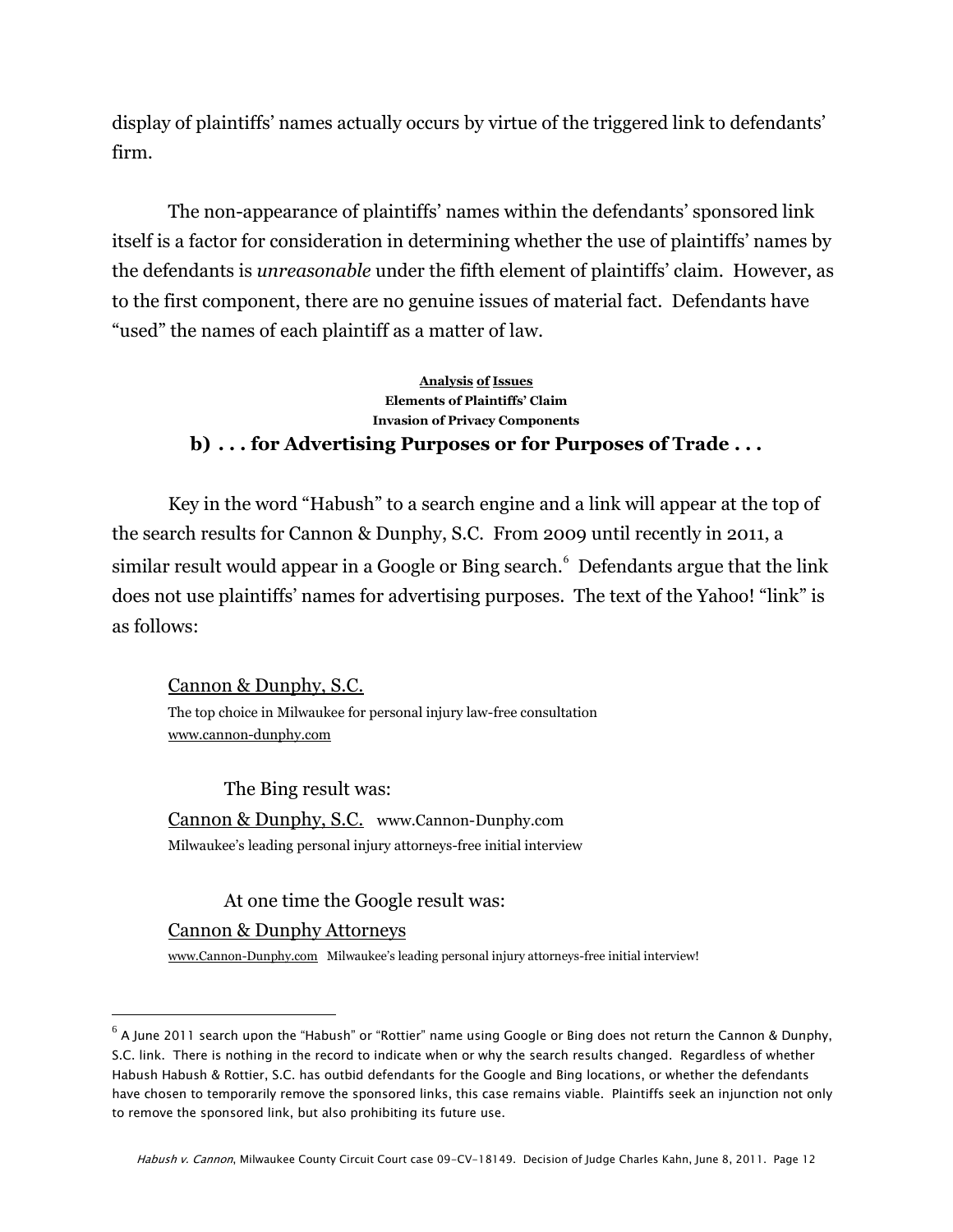# At other times Google showed the following: Cannon & Dunphy Attorneys

[www.Cannon-Dunphy.com](http://www.cannon-dunphy.com/) Board certified attorneys with a reputation for winning.

The text of each link shows itself to be advertising for Cannon & Dunphy, S.C. A click on the link will produce the Cannon & Dunphy, S.C. website, which certainly contains promotional material for defendants' law firm. The purpose of the link is obviously to drive trade to the Cannon & Dunphy, S.C. website and its office.

Defendants argue that the text of the law has a narrower meaning than the simple words reveal. They assert that in light of the right of free speech, our state's policy of competition, and prior case law, the words cannot be read to mean what they say. Defendants suggest that the *legal* meaning (as opposed to the plain English meaning) requires two conditions to be met before a court can find use of a plaintiff's name "for advertising purposes or for purposes of trade":

- 1) the name of a plaintiff must exist in or on defendant's ad; and
- 2) the defendant's actual ad must suggest a plaintiff's endorsement of defendant's product or services.

In this case there can be no reason for defendants to use the plaintiffs' names other than for purposes of trade. Nothing in the text of our statute requires the actual display of the plaintiff's name to appear on the defendant's ad to establish an invasion of privacy. Nor is there any requirement of an apparent endorsement by the plaintiff to establish use for advertising purposes or for trade. If the Wisconsin legislature wanted to require either of the above conditions, it could have put those requirements in the Statue. There is no need for a judge to find hidden meanings to statutory words that are, on their face, understandable.

None of the authorities that the defendants offered (all of which were published decades before Google was created) hold that the behind-the-scenes or undisclosed use of another living person's name can never be "for advertising purposes or purposes of trade.‖ Such a proposition defies common sense.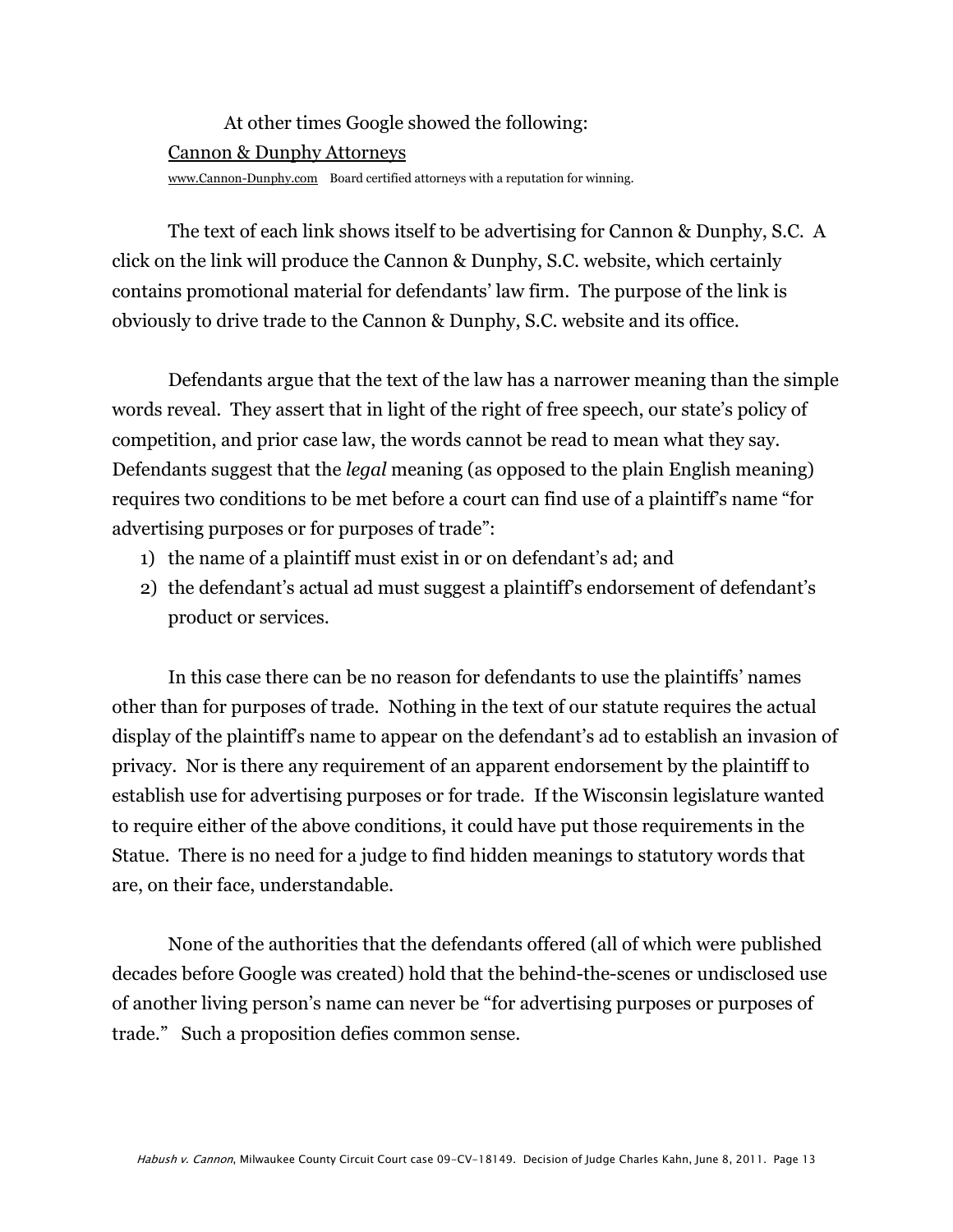It is beyond dispute that the Cannon & Dunphy, S.C. link embodies no endorsement of Cannon & Dunphy, S.C. by the plaintiffs. While this fact is relevant in assessing the *reasonableness* of the defendants' conduct under the second element of plaintiffs' claim, it does not undermine the "for advertising purposes or for purposes of trade" component of the plaintiffs' claim.

> **Analysis of Issues Elements of Plaintiffs' Claim Invasion of Privacy Components c) . . . the Name . . . of Any Living Person . . .**

Defendants concede that the key words "Habush" and "Rottier" represent the names of the living people Robert L. Habush and Daniel A. Rottier.<sup>7</sup> There is no disputed fact on this component of the invasion of privacy element of the plaintiffs' claim.

Over the years, plaintiffs have caused their names to take on a secondary meaning. "Habush, Habush & Rottier" is the name of a corporation. Naturally, the individual plaintiffs have worked to build the image and name recognition of the *firm* as an entity distinct from themselves. Although there is no dispute that the words used by defendants are the names of the plaintiffs, the dual purpose of these names is a factor in determining whether their use is *unreasonable* under the second element of claim.

> **Analysis of Issues Elements of Plaintiffs' Claim Invasion of Privacy Components d) . . . Without . . . Written Consent . . .**

The defendants assert that plaintiffs have consented to the defendants' use of their names because of certain agreements the plaintiffs' firm entered into with Google, Yahoo!, and Bing.

Neither Robert L. Habush nor Daniel A. Rottier gave written consent directly to Cannon & Dunphy, S.C. for it to use either of their names for any purpose at all.

 $^7$  Letter from defendants' attorney to Judge Kahn, August 30, 2010.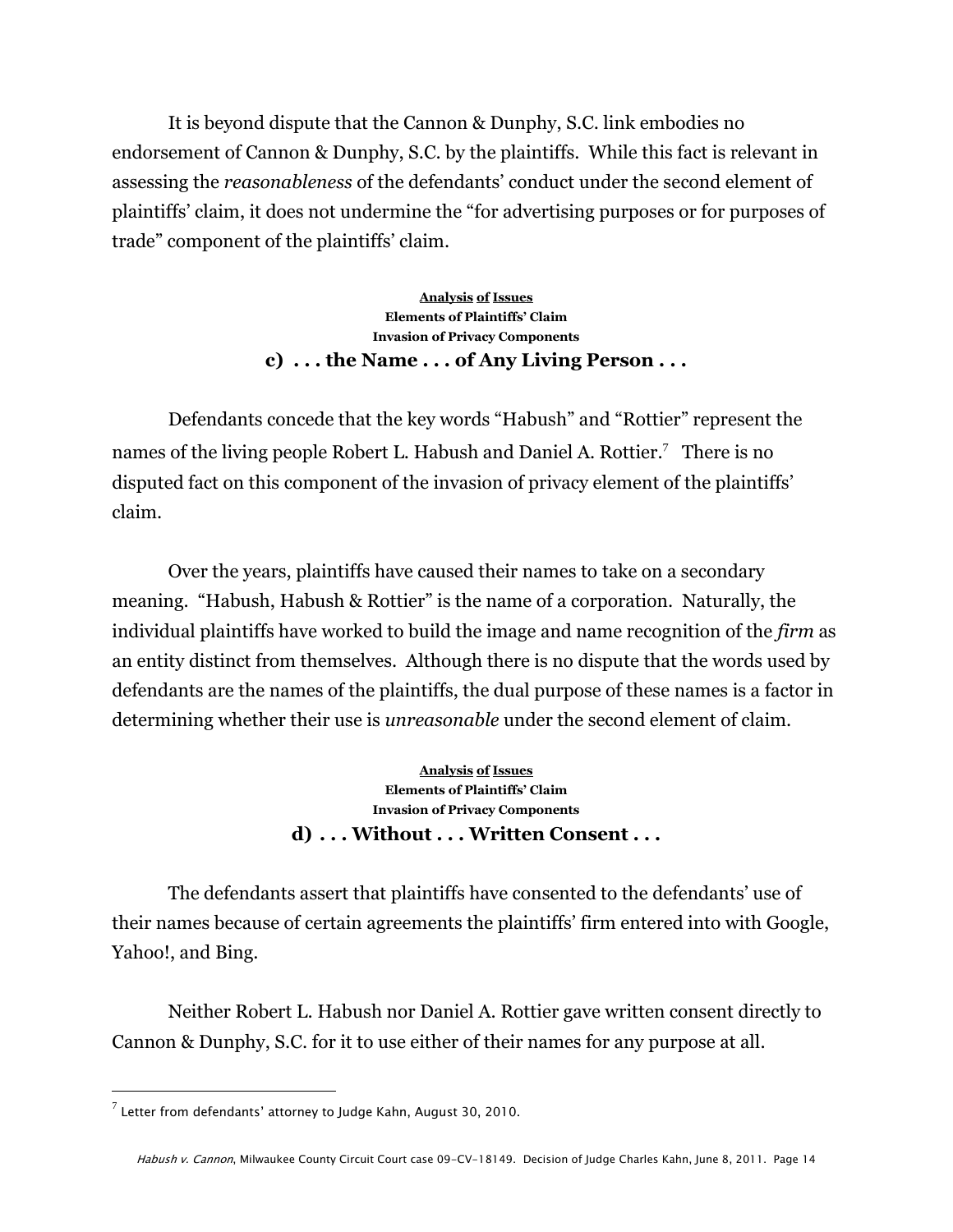Defendants argue that plaintiffs authorized the law firm of Habush Habush & Rottier, S.C. to use their names for marketing purposes. They further assert that Habush Habush & Rottier, S.C., in turn, entered into contracts with Google and Yahoo! to market the firm. Defendants argue that the terms and conditions of those contracts amount to consent for other Google and Yahoo! customers to use the plaintiffs' names for advertising and trade.

Defendants have cited no law to support the proposition that the grant to an entity of the right to use one's name carries with it the authority of the licensee to regrant the right to others. The only authority cited by either party is the Restatement (Second) of Torts, regarding Invasion of Privacy, as follows:

The plaintiff may, for example, agree to permit only one person upon only one occasion to make use of his picture for advertising purposes. In that case the consent does not protect another person who invades the plaintiff's privacy on another occasion, even though he may do so in precisely the same way.

Restatement (Second) of Torts § 652F, cmt. B (1977).

The Restatement text is of some, but little, help. Our facts present circumstances substantially different from the hypothetical in the Restatement of Torts. The plaintiffs' argument is more persuasive. Absent clear authorization from plaintiffs that their licensee may consent to the use of their names by others, plaintiffs themselves retain their rights under Wis. Stat. § 995.50 as against the third party.

Even if Habush Habush & Rottier, S.C. had the authority to consent to the use by others of plaintiffs' names, the Google and Yahoo! contracts do no such thing.

The interpretation of an unambiguous contract is a question of law solely for the court's determination. *Jos. P. Jansen Co., Inc. v. Milwaukee Area Dist. Bd. of Vocational, Technical, and Adult Educ.*, 105 Wis. 2d 1, 13 (1981). The Wisconsin Court of Appeals has explained, "[w]here terms of a contract are plain and unambiguous, the court will interpret it as it stands, even though the parties may have interpreted it differently.‖ *Campion v. Montgomery Elevator Co*, 172 Wis. 2d 405, 416 (Ct. App. 1992). Thus, courts consistently have not departed from the plain meaning of the contract. *Keller v. Keller*, 214 Wis. 2d 32, 37 (Ct. App. 1997).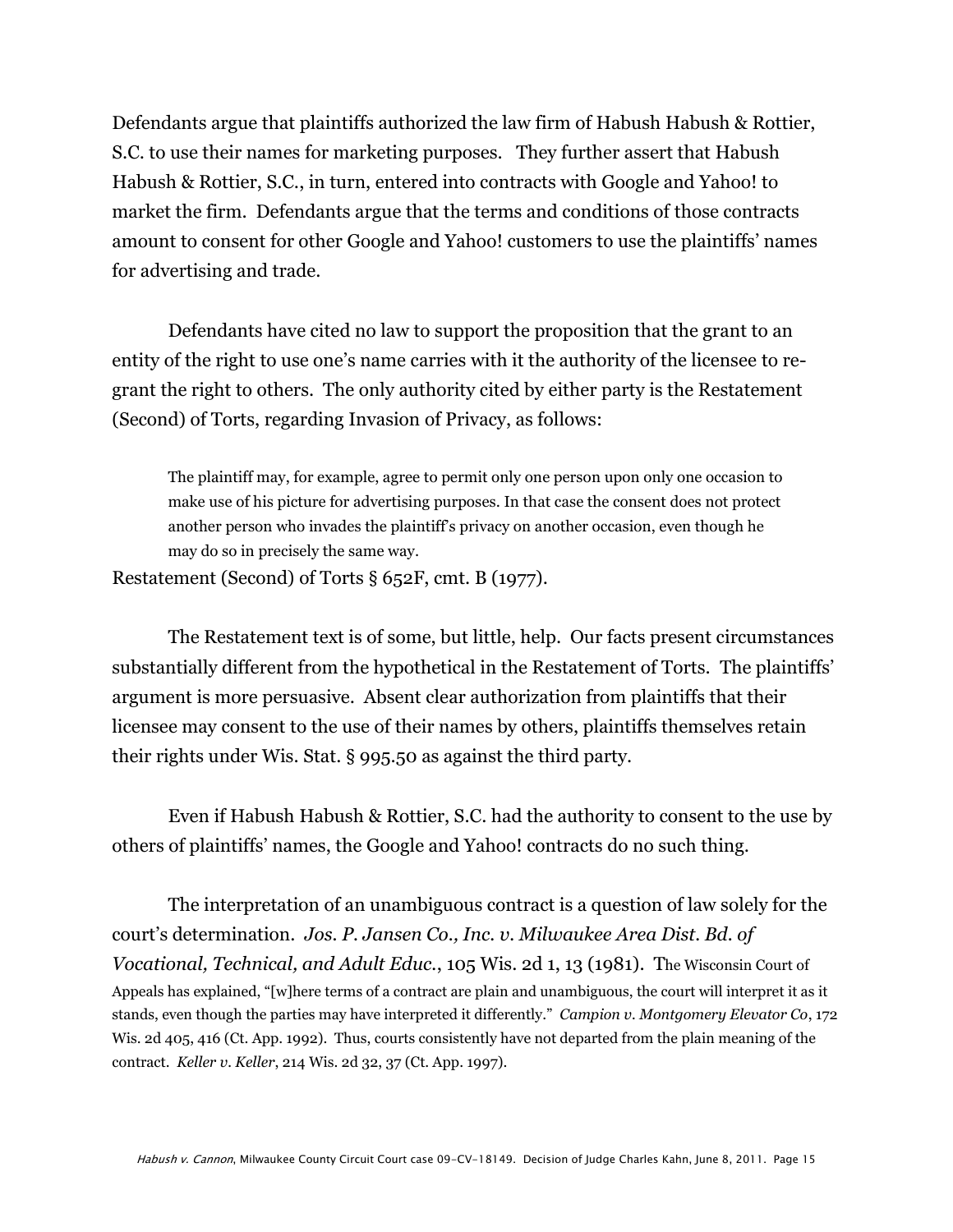Some of the language in the Google $^8$  contract, read in isolation, might suggest that the party to the contract consents to the use of all content supplied by the party for advertising by anyone Google allows. Supplied content would include the names of living individuals. Specifically, section 17.1 of the contract says that Google services "are supported by advertising revenue and may display advertisements and promotions. These advertisements may be targeted to the content of information stored on the Services, queries made through the Services or other information." Further, section 17.3 of the contract states that: ―you agree that Google may place such advertising on the Services."

Defendants are mistaken in asserting that the contract with Google, even if it had been ratified by the individual plaintiffs, amounts to consent for defendants to use the plaintiffs' names. The quoted language must be read in context with additional terms that protect the plaintiffs' rights. Section 11.1 grants Google the right to reproduce, display, publish, and distribute submitted content. But this section also allows the party contracting with Google to "retain copyright and any other rights you already hold in Content which you submit  $\dots$ ." Additionally, section 20.6 applies the contract terms to Google and Google-owned companies but explicitly states that "no other person or company shall be third party beneficiaries  $\dots$ ."

Consent for the use of one's name under Wis. Stat. § 995.50 cannot be accidental or incidental. It must be clear consent for the use sought by another. Here, there was no such consent by either plaintiff. On the question of consent, there are no facts in dispute. As a matter of law, the plaintiffs did not consent to defendants' use of their names.

#### **Analysis of Issues Elements of Plaintiffs' Claim 2. Unreasonably**

As set forth above, the defendants used plaintiffs' names for advertising and trade purposes without the plaintiffs' consent. Thus, plaintiffs have established that, under

 $^8\,$  Habush Habush & Rottier, S.C. contracted with both Google and Yahoo!. Defendants assert that both have language supporting their position. The primary focus of the parties was the contract with Google, as its language is more explicit. There is no need for this opinion to address both.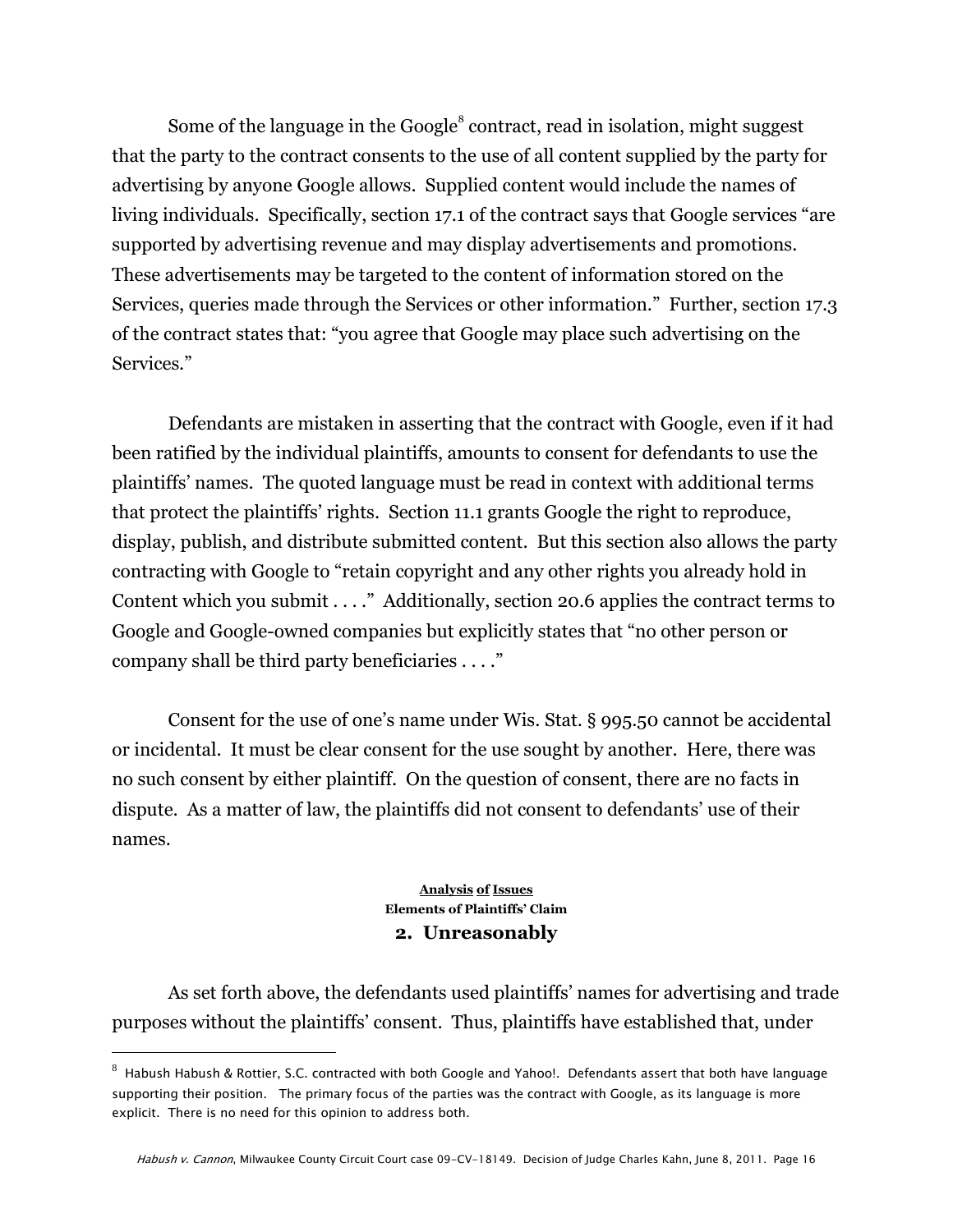Wis. Stat. § 995.50, defendants invaded their privacy. However, to obtain the relief sought, plaintiffs must establish not only that their privacy was invaded, but also that the invasion was done "unreasonably." The remaining question, then, is whether the plaintiffs have established that the invasion of privacy – defendants' use of their names – was done "unreasonably."

The statute on which this claim is based provides no definition for the word "unreasonably." The terms "reasonable" and "unreasonable" are pervasive in the law. Black's Law Dictionary (9th ed. 2009) defines "unreasonable" as "[n]ot guided by reason; irrational or capricious." Our court of appeals has "equated the term ‗unreasonable' with irrational or lacking ‗a rational basis.'‖ *Glacier State Distribution Services, Inc. v. Wisconsin Dept. of Transp*., 221 Wis.2d 359, 370 (Ct. App. 1998) (citation omitted).

 $\overline{a}$ 

They are mistaken. The term "unreasonably" in the primary text of Wis. Stat. § 995.50(1), is not redundant or surplus to the standards of reasonableness set forth in Wis. Stat. §§ 995.50(2)(a) and (c). This issue was thoroughly analyzed at a hearing March 10, 2010. In addition to the reasoning set forth at that hearing consider the following illustration:

Wis. Stat. § 995.50(2)(a) defines "invasion of privacy" to include an "[i]ntrusion upon the privacy of another of a nature highly offensive to a reasonable person, in a place that a reasonable person would consider private . . . ."

Although the term "reasonable" is set forth twice in this sub-section, the legislature decided to make a party culpable only if that conduct was committed "unreasonably." For example, if a man walks in to an occupied stall in a women's restroom, the conduct would be highly offensive to a reasonable person in a place that a reasonable person would consider private. Nevertheless, if the man's conduct was not done unreasonably, there would be no liability. If the first two letters on the door of the restroom were blocked and the man, in a hurry, saw only the word "men," the plaintiff might be unable to sustain the burden of establishing the unreasonableness of the invasion of privacy. The legislature is presumed to intend the meaning of the language it selected. In this case, the language is perfectly sensible and neither redundant nor ambiguous.

 $^9$  Plaintiffs take the position that the statute establishes strict liability for any invader of privacy. They maintain that whoever "invades the privacy" of another violates its terms. Against the unmistakable, unambiguous language of Wis. Stat. § 995.50(1), they assert that the legislature never intended to make *unreasonableness* an element of the claim, above and beyond the elements creating an invasion of privacy.

Plaintiffs point out that "invasion of privacy" describes several distinct types of conduct. Under Wis. Stat. § 995.50(2)(a) a highly offensive intrusion constitutes an invasion. Under Wis. Stat. § 995.50(2)(c) highly offensive publicity creates the invasion. Because both subsections (a) and (c) contain language referring to a "reasonable person," plaintiffs argue the term "unreasonably invaded" in Wis. Stat. § 995.50(1) merely restates that reasonableness is implicit in any finding of "invasion of privacy" under subsections (a) and (c). They say that the term "unreasonably invaded" in § 995.50(1) is redundant to the "reasonable person" language in §§ 995.50(2)(a) and (c), adds nothing to the statute, and has no real meaning above and beyond the terms in the subsections alone.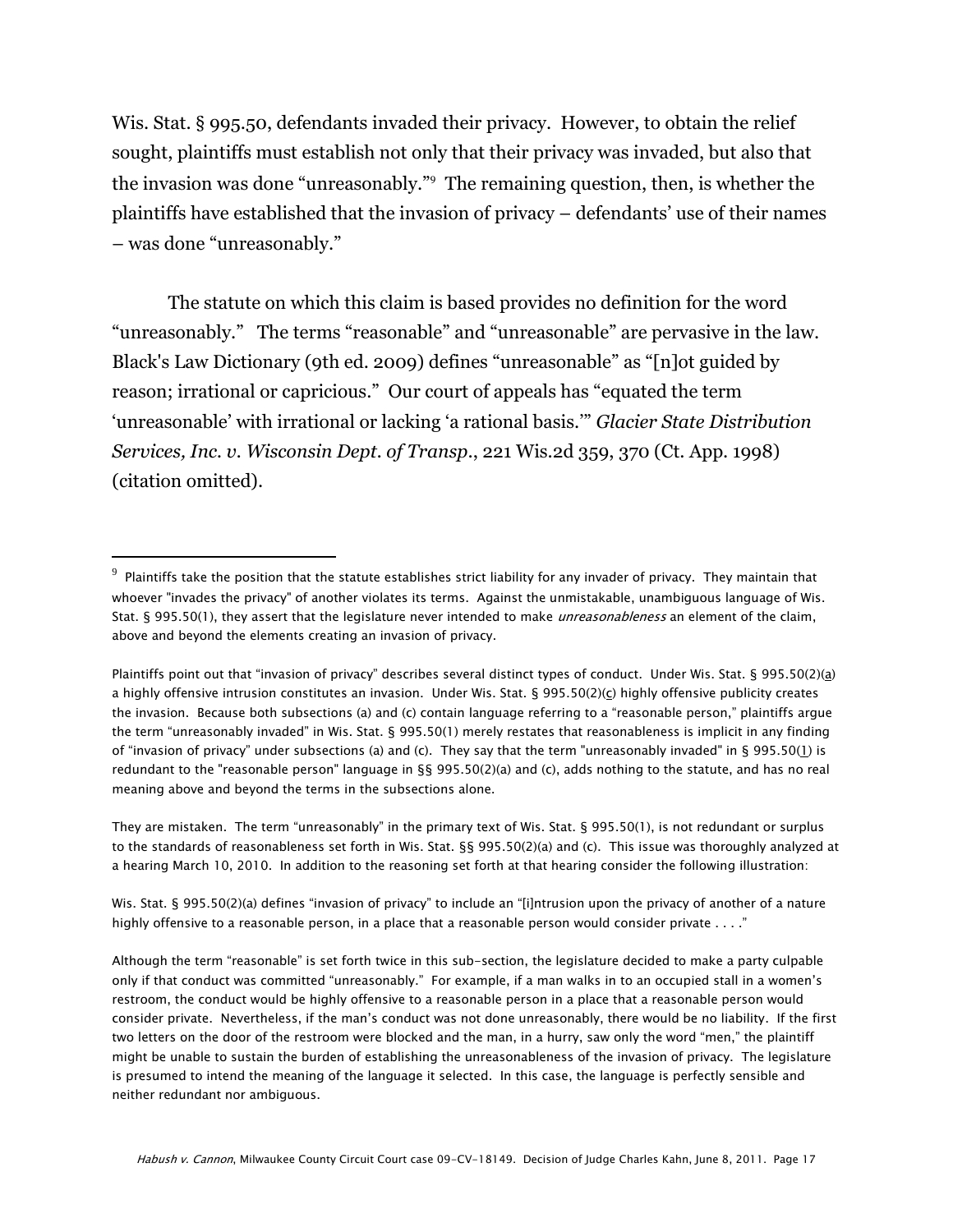Ultimately, a determination of reasonableness or unreasonableness must be based upon the particular circumstances present in each case. It requires weighing and balancing the relevant factors. With this in mind, aweigh we go.

#### **Analysis of Issues Elements of Plaintiffs' Claim Unreasonably a) Standard and Historic Methods of Competition**

―The freedom to engage in business and to compete for the patronage of prospective customers is a fundamental premise of the free enterprise system." Restatement (Third) of Unfair Competition , §1, Cmt. (a), (Current through June 2010). In Wisconsin, the "fundamental economic policy of this state" is "competition." Wis. Stat. § 133.01. "The freedom to compete implies a right to induce prospective customers to do business with the actor rather than with the actor's competitors. [A seller is permitted] to seek to divert business not only from competitors generally, but also from a particular competitor." Restatement (Third) of Unfair Competition, §1, Cmt. (a).

Any analysis of the question of reasonableness must take into account the fundamental policy stated above. Therefore, it is appropriate to review historic methods of competition and apply that review to the emerging landscape of the Internet.

In the development of commerce in the United States, a frequent method of competition has been for one business to start up in close physical proximity to its competitor. This is common knowledge. A Chevrolet dealership in the post-World War II era would open shop on a large lot at the edge of town. Within a year or two, a Ford dealership was across the street. McDonalds may operate alone in a commercial district for a while, but before long, Wendy's or Burger King pops up nearby. Cannon & Dunphy, S.C. would have every right to open an office next door to Habush Habush & Rottier, S.C. This is not in dispute.

In New York and elsewhere, entire neighborhoods are dedicated (and even named for) the nature of commerce that developed there. The Garment District and the Diamond District are but two examples. The first business owner at any location may have been quite unhappy to see others come to take advantage of his or her success. But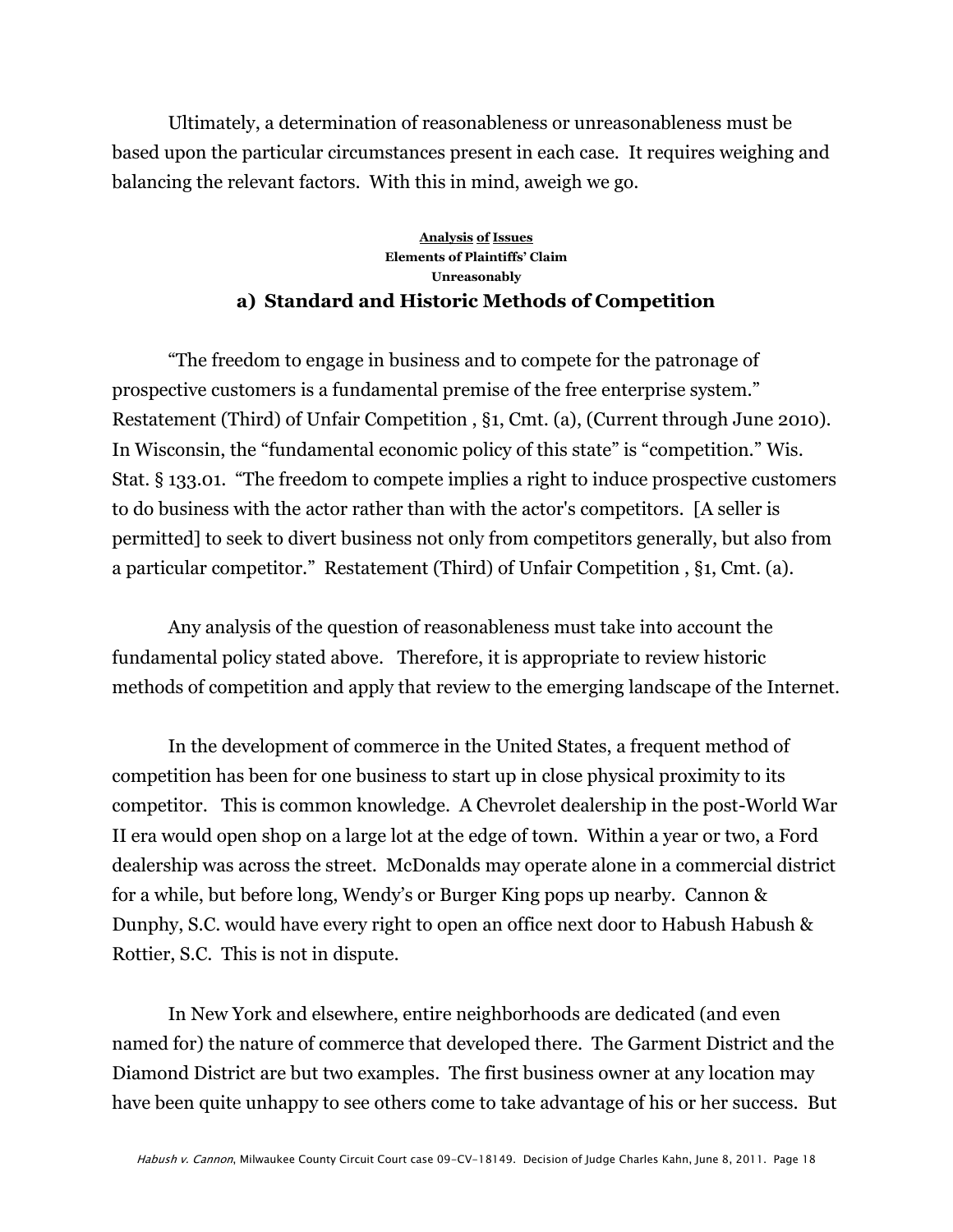the primacy of competition as an economic policy has protected the right of others to share the block.

Both parties in this lawsuit acknowledge it would be entirely appropriate for one to place an advertising billboard next to the billboard of the other. In fact, the plaintiff would have no legal recourse were defendants to install billboards next to or across the street from each of their firm's offices.

Defendants argue that their use of the plaintiffs' names as key-words is a present day approach to such location competition. Although the defendants are not physically appearing at the business address of plaintiffs, their names show up when potential clients are seeking the plaintiffs.

In ancient times, people used paper telephone directories. A user could find a particular attorney by viewing the alphabetical listings while carefully avoiding the block ads preceding and to either side of the name being searched. The plaintiffs themselves sought the attention of everyone seeking anything in the directory by placing a full page ad on the back cover of the telephone book.<sup>10</sup> Within the attorney listings in the directory, the very first result returned to a searcher is a double-page ad for whichever firm paid substantial sums to obtain that placement. One might think that a natural or organic result of an attorney search in a business directory would be the alphabetical list of lawyers. To the contrary, competition has historically allowed attorneys and firms to obtain a priority position through payment of a premium.

Television and radio advertising is useful as a shotgun approach to inform the public of the availability of one's offered services. A more targeted approach, however, is to be at the very place a motivated purchaser would be when that purchaser is shopping for such services. It used to be the telephone directory. Now that place is the Internet.

Defendants argue that their methods allow the consumers of legal services to compare qualifications and offered services among various law firms. Consumers seeking the services may find it easier, and be more likely to, search for the name of a

<sup>10</sup> Affidavit of Robert L. Habush, April 21, 2010, paragraph 4.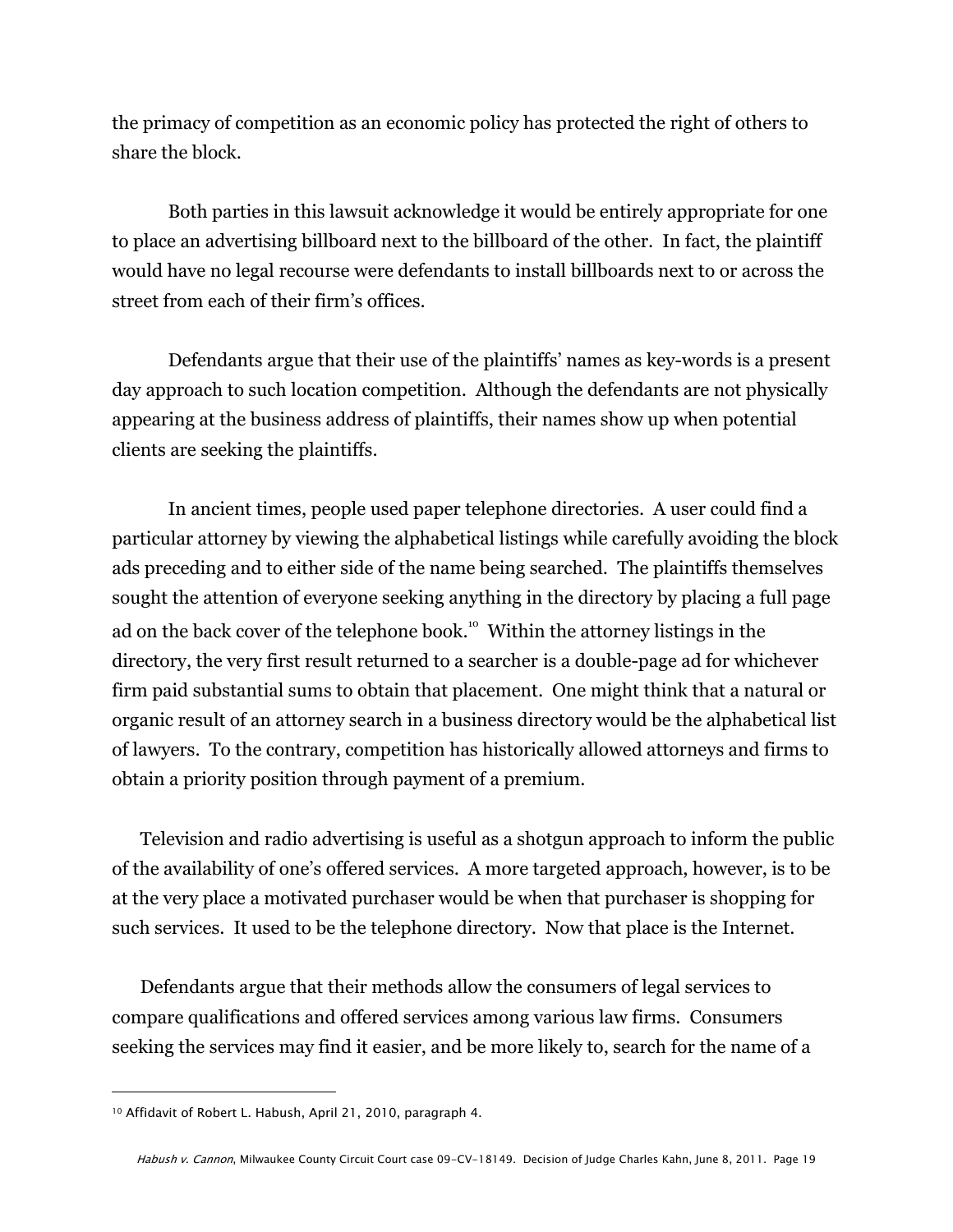recognized law firm than to key-in "personal injury lawyers Milwaukee." Defendants are correct that this tends to put businesses in the relative positions on the Internet that they were once in when clients used telephone directories.

Defendants could write to the TV stations that carry ads for Habush Habush & Rottier, S.C. They could ask to purchase ad-time within 20 minutes of every add run by the Habush firm. If the defendants did this, they would be using the name of plaintiffs for purposes of advertising without the plaintiffs' consent. But such use is consistent with the principles of energetic business competition in our state and is not unreasonable.

#### **Analysis of Issues Elements of Plaintiffs' Claim Unreasonably b) Person/Firm Integration**

The defendants point out that the words "Habush" and "Rottier" have a secondary meaning, other than referencing the two plaintiffs. The defendants are entitled to a real-world analysis of how this impacts the reasonableness of their conduct.

When an individual keys in the word "Habush" or the word "Rottier," what exactly is that person looking for? Is it the individual Robert L. Habush? The individual Daniel A. Rottier? Or is it the law firm of Habush Habush & Rottier, S.C.?

Through his own efforts and abilities, Mr. Habush established his reputation as an excellent trial lawyer. Mr. Rottier did the same. But neither of them can handle the high volume of clients the firm has cultivated. So they pursued a strategy to develop the firm as its own entity and to give the firm its own reputation above and beyond the reputation of the individuals Habush and Rottier. The plaintiffs have chosen to intertwine their own names into the firm in which they hold shares. The firm has expended substantial funds establishing the firm's own reputation as a distinct entity. The ads do not say: "Robert L. Habush, why choose anyone else?" They say: "Habush, *Habush and Rottier, ....*"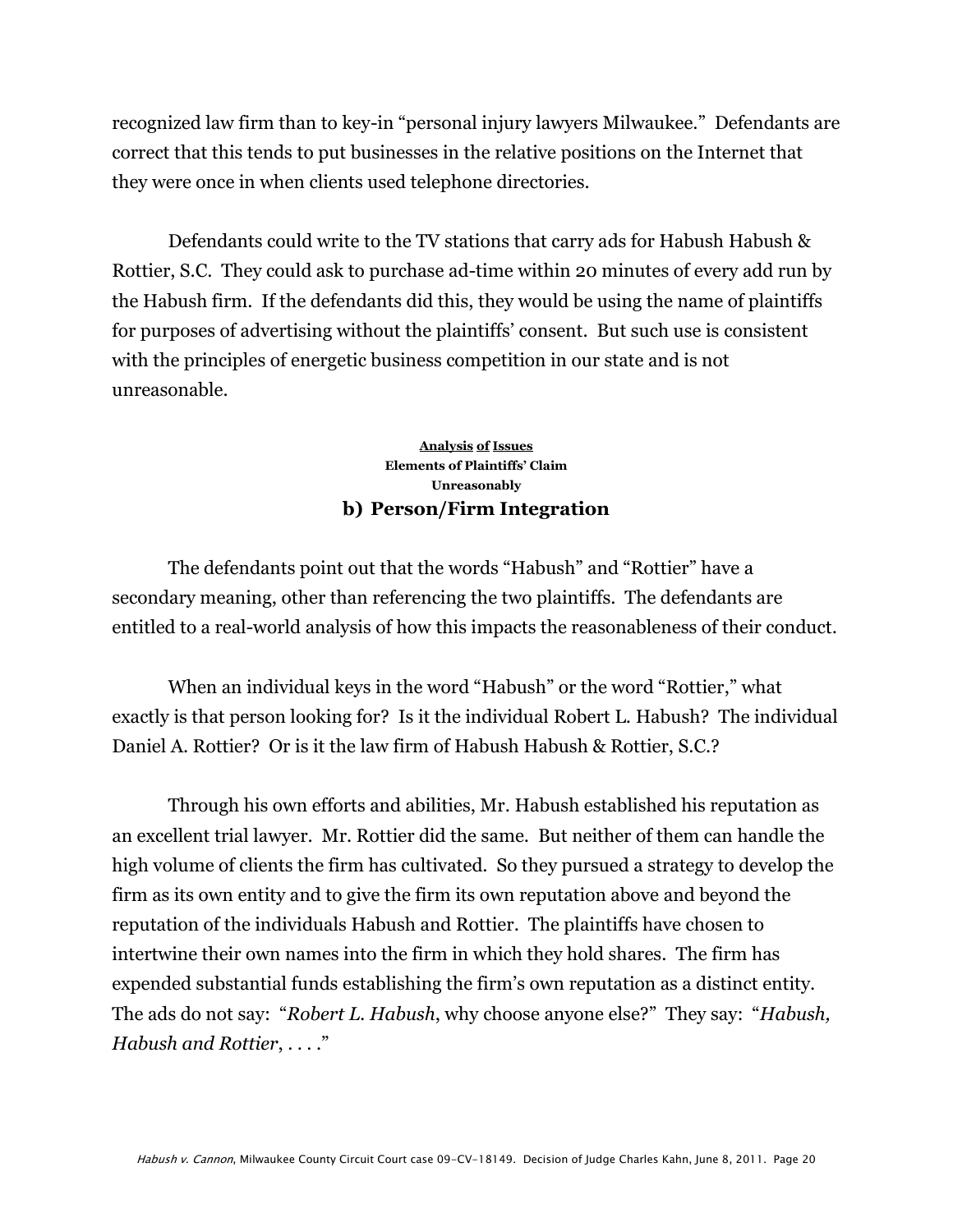This is illustrated by the press release issued by Habush Habush & Rottier, S.C. on November 19, 2009, about the filing of this lawsuit. At the bottom of the tensentence text is the following:

ABOUT HABUSH HABUSH & ROTTIER, S.C.

*Habush Habush & Rottier* has served Wisconsin as a personal injury *law firm* for more than 75 years. *The firm* handles cases from simple auto accidents to complex and difficult claims involving catastrophic injuries or death from medical negligence, product or machine defects, or construction negligence. *The firm* has more National Board of Trial Advocacy *certified trial lawyers* than any other *law firm* in the United States. The firm also lists *more past presidents* of state and national trial lawyer associations, *attorneys*  named among the best lawyers in America, and *law school instructors* than any other personal injury *law firm* in Wisconsin. *The firm* has *offices throughout Wisconsin* in Milwaukee, Waukesha, Madison, Appleton, Green Bay, Racine, Kenosha, Lake Geneva, Wausau, Rhinelander, Sheboygan, Stevens Point and West Bend. [Italics added in *Habush v. Cannon* decision]

The carefully crafted description promotes the law firm as a whole. It accentuates the worthiness of the entire group of lawyers, not the individual accomplishments of named partners. The body of the press release also primarily promotes the firm, not the individual named partners. This is consistent with the bulk of plaintiffs' advertising and promotional pieces which are part of the record in this lawsuit. Although a photo of Robert Habush may be included in some ads, the promotion is for the business entity of Habush Habush & Rottier, S.C.

Through advertising and promotion, the plaintiffs have told the world, in effect, that the firm is better than either plaintiff himself. They have used their good names and reputations to *endorse* a particular company, Habush Habush & Rottier, S.C. They have allowed the company to use their names and images. This includes the use of their names in the company name. Presumably, each plaintiff receives remuneration for the endorsement, at least as a partner in the firm.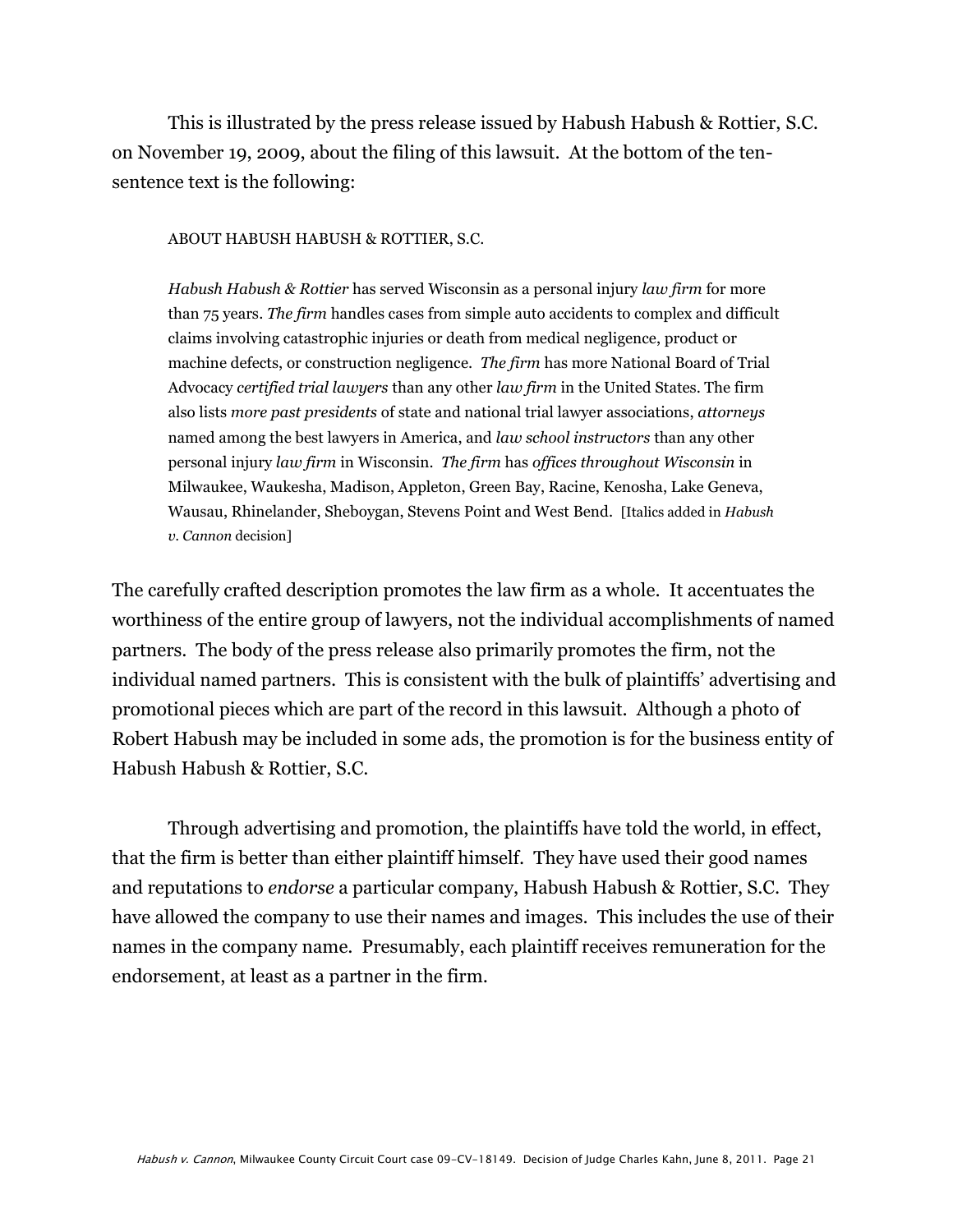This business practice is not unique to Habush Habush & Rottier, S.C. If one Googles the term "Russ Darrow," does that mean she expects to have Russ Darrow personally show the new and used cars on the dealership  $\text{lot?}^n$  David Hobbs built his reputation as a race-car driver, but a Google search on his name would likely be intended to find his car dealership company. Like Russ Darrow and Habush Habush & Rottier, S.C., David Hobbs Honda advertises extensively using the business or dealership name (which includes the name of the living person).

In fact, Internet users seeking the Darrow or Hobbs dealerships or the Habush law firm have no obvious way to find it *other than* using the name of the living individual. The installation of their names into the name of the company provides an endorsement benefitting both the plaintiffs and their company. At the same time, however, it diminishes their ability to control the use of the name-words because the word represents a company in addition to representing a living person.

This diminution of the significance of the living person name "Habush" or "Rottier" in direct proportion to the enhancement of the reputation of the corporate entity is a factor in determining whether a particular use by defendants is unreasonable under Wis. Stat. § 995.50(1).

The plaintiffs have made their names inseparable from the firm name. The firm, itself, does not have the protection that § 995.50 provides to a living person. No firm does. Nothing in the history of the right of publicity gives a corporation the ability to inoculate itself against certain types of competition by choosing a celebrity name as the name of the company. As stated above, there is no doubt that the names of the plaintiffs were used by defendants. However, any unreasonableness in using those names is reduced by the dual meanings they carry.

 $^{11}$  Russ Darrow Group and David Hobbs Honda are large car dealerships in Milwaukee.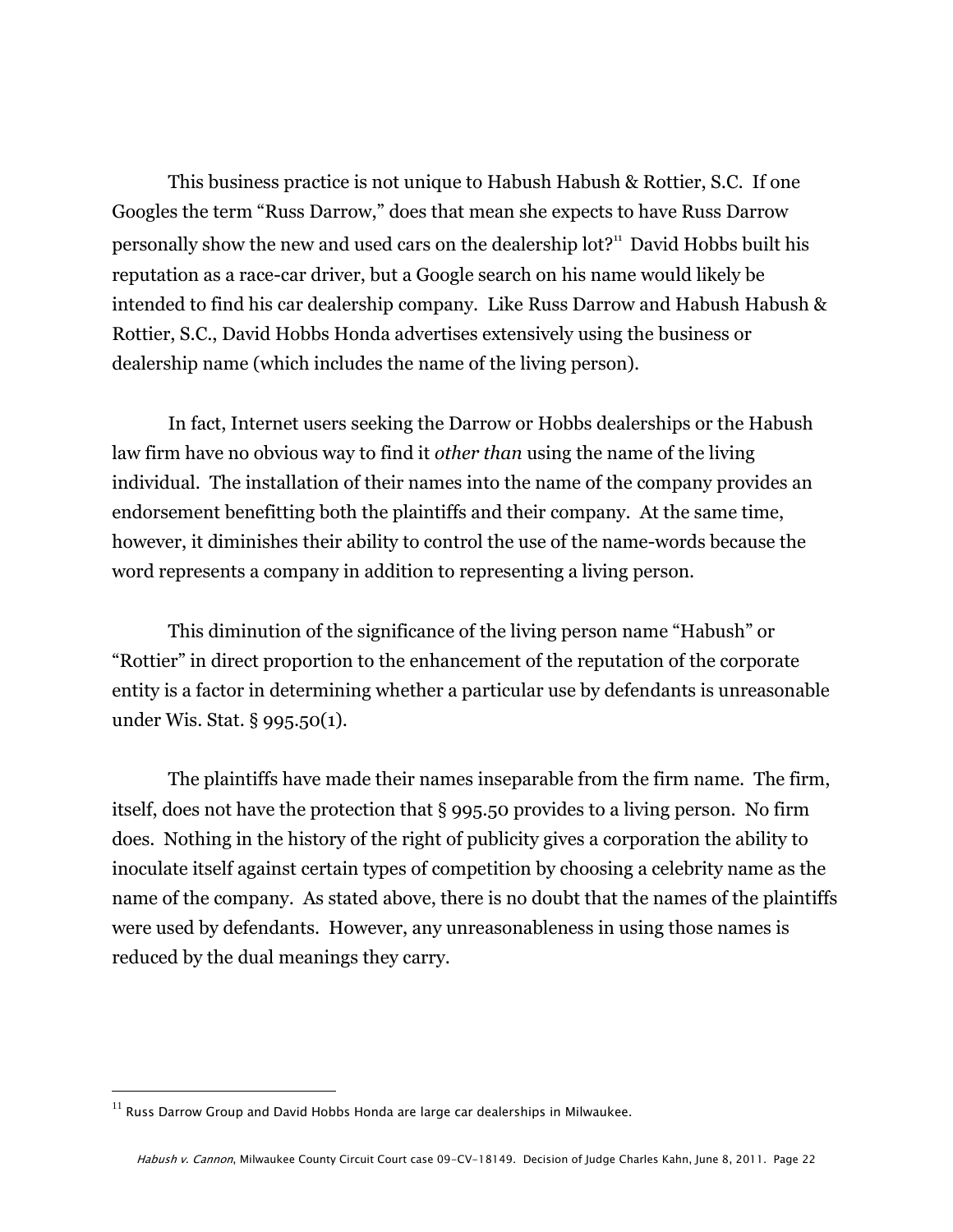#### **Analysis of Issues Elements of Plaintiffs' Claim Unreasonably c) User Confusion**

The potential for customer confusion is another factor for consideration in determining whether the defendants' use of plaintiffs' names is unreasonable. Users of Internet search engines know that results of searches usually have some level of relevance to the search terms. The *most* a searcher can expect is a panoply of relevant results. Google does not guarantee that the top result will be precisely what the searcher had in mind. The value and effectiveness of Internet searches is dependent upon the opportunity for users to review the text of various links. Sometimes the top link is the best, other times users review several links before finding a desired web page.

Internet users, and consumers in general, have learned to be skeptical about the first impression they may receive from a web page or commercial advertisement. The result of an Internet search is a list of link offerings from a variety of sources and vendors. As with other situations in life, people are capable of scanning, comparing, and contrasting the list presented. For any option that appears interesting, the user can go directly to the linked site or keep the main list and open the linked site in a new tab or new browser window.

The plaintiffs have presented no evidence to show that any particular person ever became confused by the Cannon & Dunphy, S.C. sponsored link. If a user earnestly looking for Robert L. Habush or Daniel A. Rottier ends up clicking on the link to the Cannon & Dunphy, S.C. website, that person will recognize the anomaly and return to view the remaining search results to find Mr. Habush or Mr. Rottier. The confusion, if any, is brief.

Furthermore, neither the sponsored link nor the linked Cannon & Dunphy, S.C. website carries the names of either plaintiff within their texts. As discussed earlier, the "Habush" or "Rottier" names do appear near the sponsored link; however, there is nothing on the link indicating endorsement of the defendants by the plaintiffs in any way.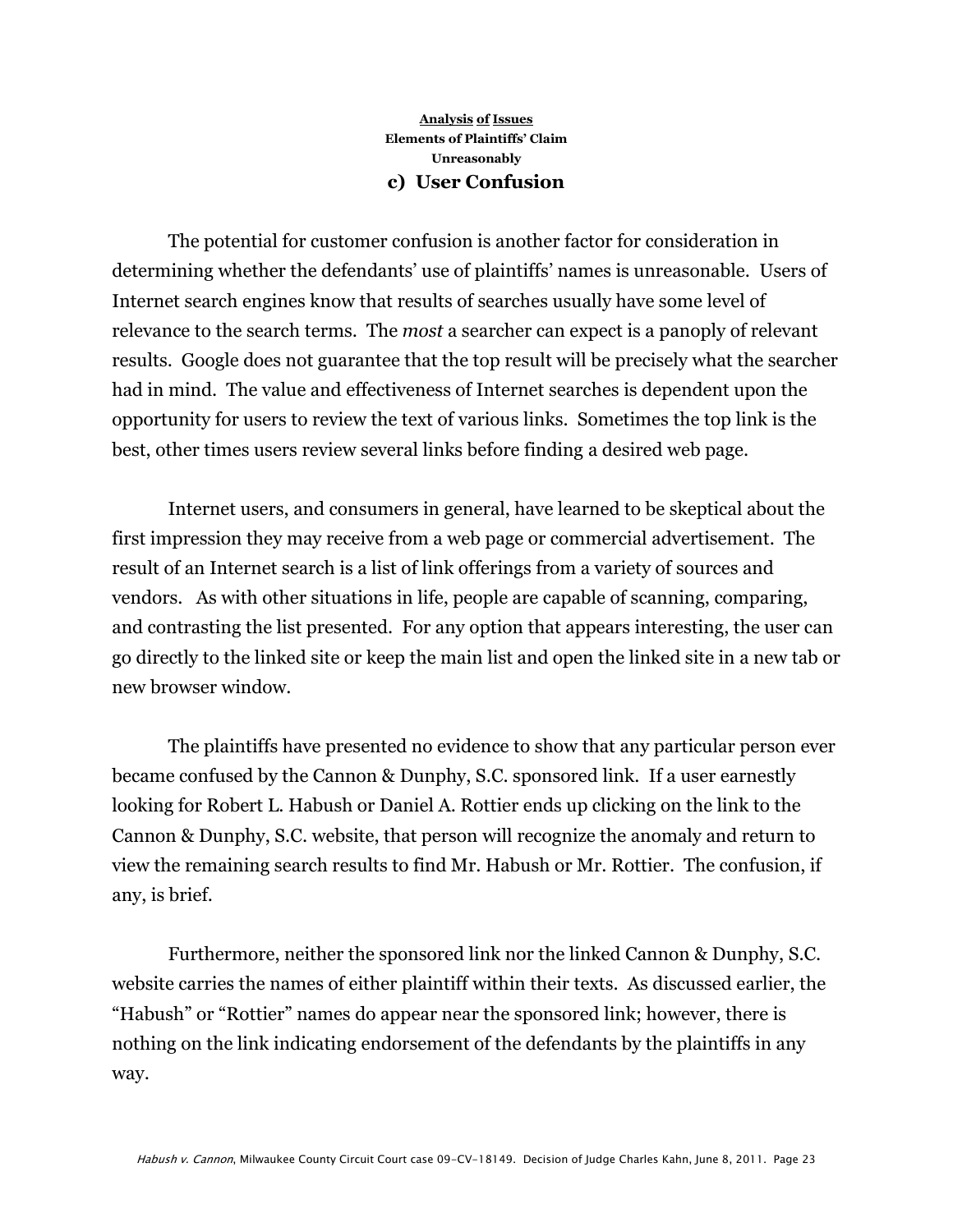#### **Analysis of Issues Elements of Plaintiffs' Claim Unreasonably d) Internet Advertising Developments**

The Internet is a developing venue.<sup>12</sup> Google, Yahoo!, and Bing change their protocols and adjust their algorithms as technology advances. In their brief in response to plaintiffs' motion for summary judgment, defendants point out that:

Google—on its own—now offers Internet users the "Pages similar" and "Something different" features which, in the search results, list the competitors of the business names that the user typed in the search box. For example, a search of "Habush" on Google automatically produces the links to four of the Habush firm's competitors . . . .

#### Pages similar to www.habush.com

Milwaukee Personal Injury Attorney - Specializing in truck, ... - murphyprachthauser.com Warshafsky - Get a free consultation with an experienced personal ... - warshafsky.com Domnitz & Skemp - Contact the Milwaukee personal injury lawyers ... - domnitzlaw.com Cannon & Dunphy - Cannon & Dunphy lawyers are some of ... - cannon-dunphy.com

Plaintiffs seek an injunction prohibiting the use of their names as key words that return defendants' sponsored link in search engines. This seems simple enough. However, the Internet and the search engine algorithms are constantly changing. If a sponsored link is enjoined, what about a box ad on the right column of the page? Or one on the left column? Or one in the middle of the search results? If the ad is set-off obviously as advertising, regardless of placement, is it allowable? If Google is popping up competitor names on its own, may a purchaser get a top spot in the list of generically returned competitors? What if the defendants would change the sponsored link text to simply say:

"An Alternative to Habush" or

"Another Choice for Personal Injury Lawyers"?

The moving-target nature of the competitive landscape is not a reason for courts to avoid the issue. It is, however, a factor in analyzing the reasonableness of defendants' conduct.

<sup>12</sup> Affidavit of Ross Fishman, November 30, 2010, pp. 11-20.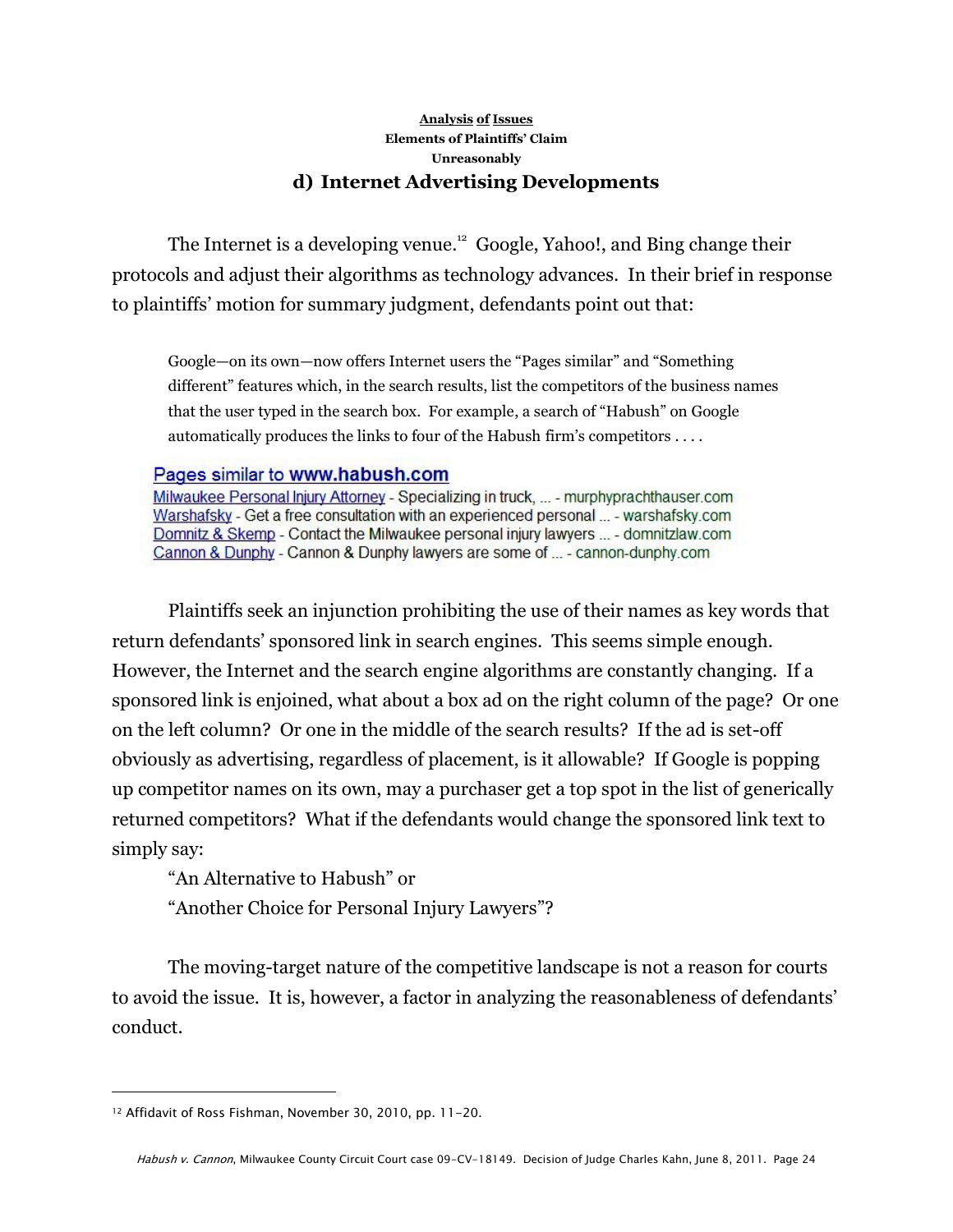#### **Analysis of Issues Elements of Plaintiffs' Claim Unreasonably e) Business Practices and Attorney Ethics**

Plaintiffs' have brought one claim in this litigation, that being that defendants used their names in violation of their rights of publicity. There is no claim of trademark infringement or unfair competition, beyond the claim under Wis. Stat. § 995.50. Although the circuit court is not the forum for claimed violations of the Rules of Professional Conduct for Attorneys, the ethics of defendants' conduct is a factor in judging its reasonableness.

The plaintiffs in this case have presented the opinions of scholars that defendants' conduct is ethically questionable. However, they have been unable to find any decision of a regulatory or adjudicative body to this effect. As might be expected, defendants have their own experts who say that defendants' practice violates no ethical or regulatory rule whatsoever.

The time may come when a legislature, regulatory board, or supreme court determines that the conduct at issue in this case is deceptive and misleading and therefore improper. But no such body has yet drawn this conclusion. Considering the analysis in the preceding sections of this decision, the trend may be toward increased freedom and reduced regulation or restriction.

In the absence of any clear prior determination that defendants' actions are unethical, there is no support for plaintiffs' argument that the principles of attorney conduct make them unreasonable.

#### **Analysis of Issues Elements of Plaintiffs' Claim Unreasonably f) The Balance of Reasonableness**

Undisputed facts on the question of whether plaintiffs can meet their burden to show the defendants *unreasonably* used their names include the following: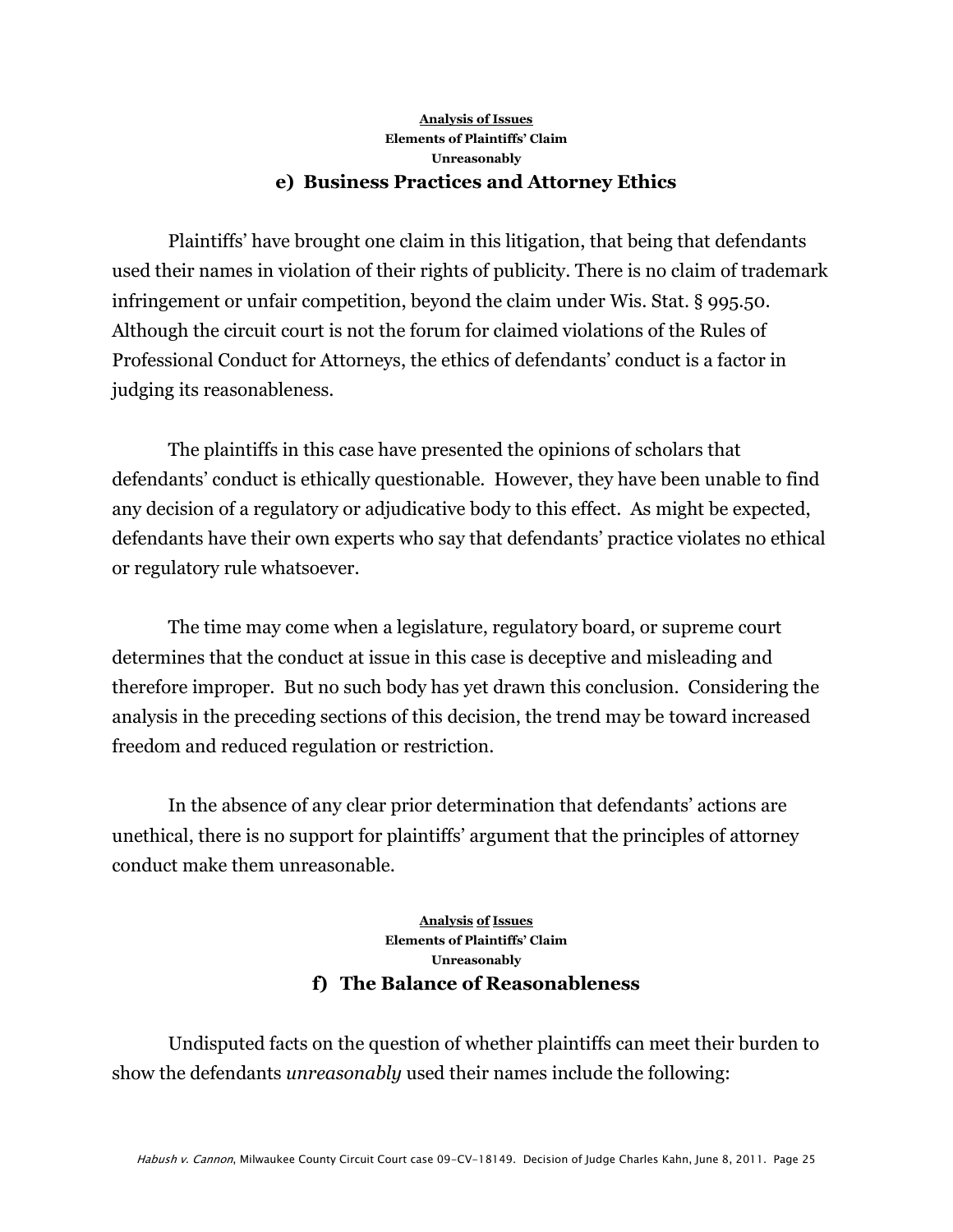- 1. Plaintiffs are both principles of a multi-attorney law firm that engages in advertising and public relations to promote the firm as a whole. The name of each plaintiff is included in the firm name.
- 2. A competitor purchases a sponsored link for the top position above generic results for searches on the name of either plaintiff in Internet search engines, which places defendants' promotional text in a location above all other links.
- 3. The sponsored link looks similar to generic results (with slight shading and/or ambiguous language to suggest that this is not a generic response to the requested search).
- 4. The text of the sponsored link does not contain the name of either plaintiff, although plaintiffs' names are shown nearby.
- 5. The web pages that appear in response to a click on the sponsored link do not contain the name of either plaintiff.
- 6. Nothing the defendants purchased or published indicates any affirmative endorsement by either plaintiff of the defendants' services.

The facts set forth above must be balanced against the historic, technological, and cultural factors discussed in this section. These include the importance and general methods of competition, the integration of plaintiffs' names with the larger firm, the developing nature of the Internet, and an appropriate respect for the intelligence of Internet searchers. As stated above, the term "unreasonable" means irrational, lacking a rational basis, not guided by reason, or capricious.

Under the circumstances of this case, no plaintiff can establish that his or her name was unreasonably used by the competitor.

## **D. Conclusion**

Plaintiffs have established that defendants used their names without consent for purposes of advertising and trade. However, they cannot establish that such use was done unreasonably. There are no genuine issues of material fact for determination at a trial. Because only one of the two essential elements of the plaintiffs' claim is provable, defendants are entitled to summary judgment in their favor.